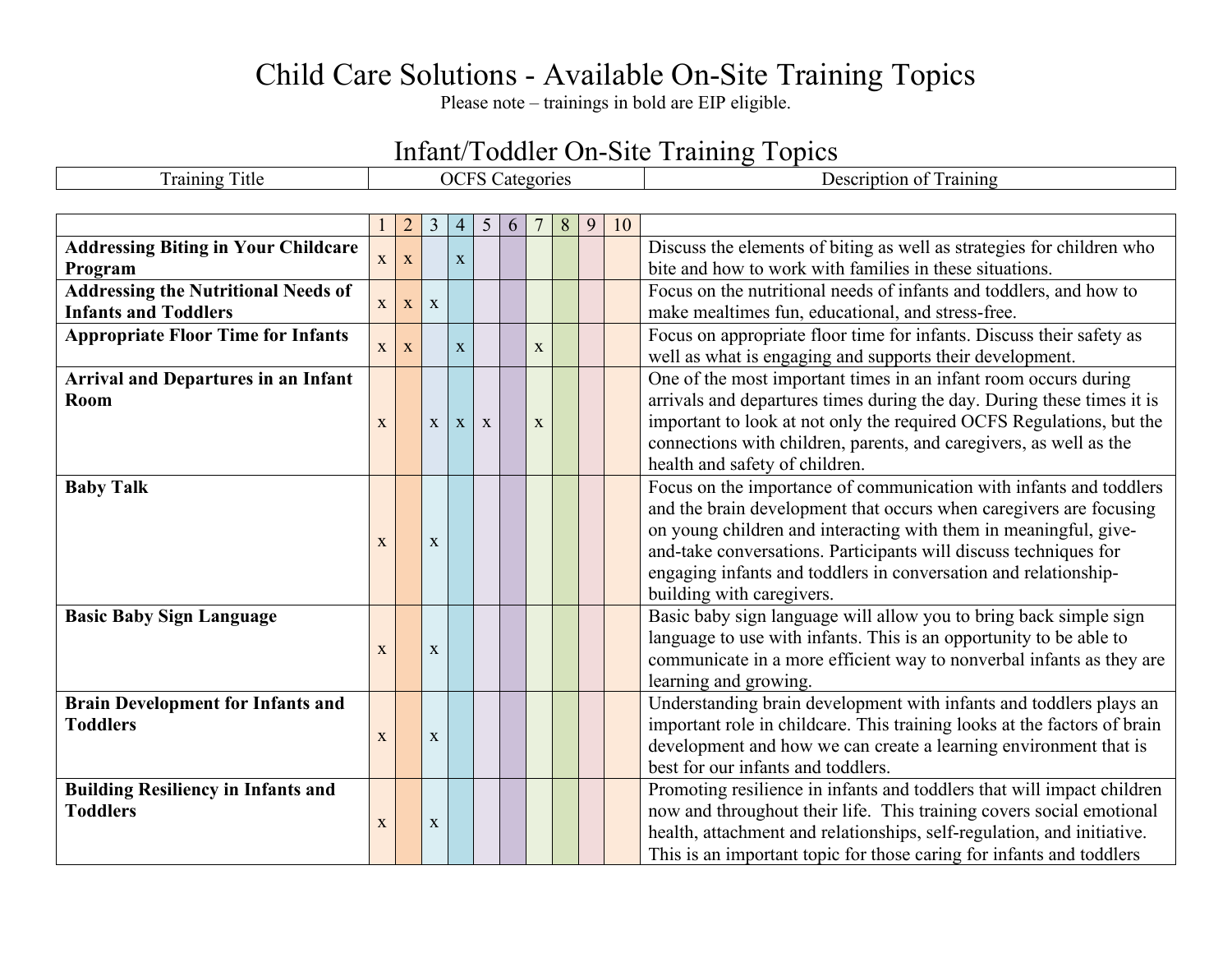|                                           |             |   |              |              |             |   |  | but give the circumstances of today with COVID-19, it is even more     |
|-------------------------------------------|-------------|---|--------------|--------------|-------------|---|--|------------------------------------------------------------------------|
|                                           |             |   |              |              |             |   |  | pressing.                                                              |
| <b>Building Secure Relationships</b>      |             |   |              |              |             |   |  | This training will visit various ways in which a provider can use one- |
| <b>Through Baby Doll Play</b>             | $\mathbf X$ |   | $\mathbf X$  | X            |             |   |  | on-one secure relationship building through activities such as playing |
|                                           |             |   |              |              |             |   |  | with baby dolls, singing, and rituals.                                 |
| <b>Caring Spaces</b>                      |             |   |              |              |             |   |  | Training will focus on allowing freedom of movement for                |
|                                           |             |   |              |              |             |   |  | exploration of environment as well as development of self-help         |
|                                           | $\mathbf X$ |   | $\mathbf X$  |              |             | X |  | skills. Appropriate responsive caregiver interactions will be          |
|                                           |             |   |              |              |             |   |  | addressed and we'll take a look at a variety of high-quality materials |
|                                           |             |   |              |              |             |   |  | that support learning and development.                                 |
| <b>Challenges and Successes in Toilet</b> |             |   |              |              |             |   |  | This informative training will discuss the challenges/successes        |
| <b>Training</b>                           |             |   |              |              |             |   |  | related to toilet training focusing on readiness, parent and caregiver |
|                                           | X           | X |              | $\mathbf X$  |             |   |  | communication, toilet training equipment and clothing, regression      |
|                                           |             |   |              |              |             |   |  | and policies and procedures.                                           |
| <b>Challenging Behaviors for Infants</b>  |             |   |              |              |             |   |  | This training will focus on some of the challenging behaviors we       |
| and Toddlers                              |             |   |              |              |             |   |  | regularly see in childcare programs with infants and toddlers. We      |
|                                           | $\mathbf X$ |   | $\mathbf X$  | $\mathbf X$  |             | X |  | will look at the causes of these behaviors, as well as appropriate     |
|                                           |             |   |              |              |             |   |  | responses and how we can assist in prevention.                         |
| <b>Creating a Welcoming Environment</b>   |             |   |              |              |             |   |  | A user-friendly environment is important for infants and for their     |
| for Infants and Their Parents             |             |   |              |              |             |   |  | families! Discover ways to enhance your program to meet the needs      |
|                                           | $\mathbf X$ |   | $\mathbf X$  | X            |             |   |  | of infants and parents/guardians by creating an environment that is    |
|                                           |             |   |              |              |             |   |  | friendly, approachable, flexible, and where information is easily      |
|                                           |             |   |              |              |             |   |  | given and received.                                                    |
| <b>Cultural Connections with Infants</b>  |             |   |              |              |             |   |  | When it comes to culture in a childcare program, working and           |
| and Toddlers                              |             |   |              |              |             |   |  | connecting with families plays a huge role. This training takes a      |
|                                           | $\mathbf X$ |   | $\mathbf X$  | $\mathbf{X}$ | $\mathbf X$ |   |  | deeper look at how we can adapt our programs to promote culture        |
|                                           |             |   |              |              |             |   |  | and make connections while working with infants and toddlers.          |
| <b>Culturally Sensitive Infant Care</b>   |             |   |              |              |             |   |  | What is culturally sensitive infant care? This training will dive into |
|                                           |             |   |              |              |             |   |  | what it looks like to go beyond the surface factors of culture and     |
|                                           | $\mathbf X$ |   | $\mathbf X$  |              |             |   |  | diversity and how caregivers can implement these strategies into       |
|                                           |             |   |              |              |             |   |  | their childcare programs.                                              |
| <b>Dissecting a Temper Tantrum</b>        |             |   |              |              |             |   |  | This training focuses on the unique world of infants and toddlers and  |
|                                           |             |   |              |              |             |   |  | the challenges of responding to tantrums. We will discuss behaviors    |
|                                           | $\mathbf X$ |   | X            |              |             |   |  | associated with tantrums, how we feel about tantrums, factors that     |
|                                           |             |   |              |              |             |   |  | influence them, and effective responses to tantrums that support the   |
|                                           |             |   |              |              |             |   |  | child.                                                                 |
| <b>Early Experiences with Language</b>    |             |   |              |              |             |   |  | The first three years of life are monumental for many things, and      |
|                                           | $\mathbf X$ |   | $\mathbf{X}$ |              |             |   |  | language is one of them. It is important for our infants and toddlers  |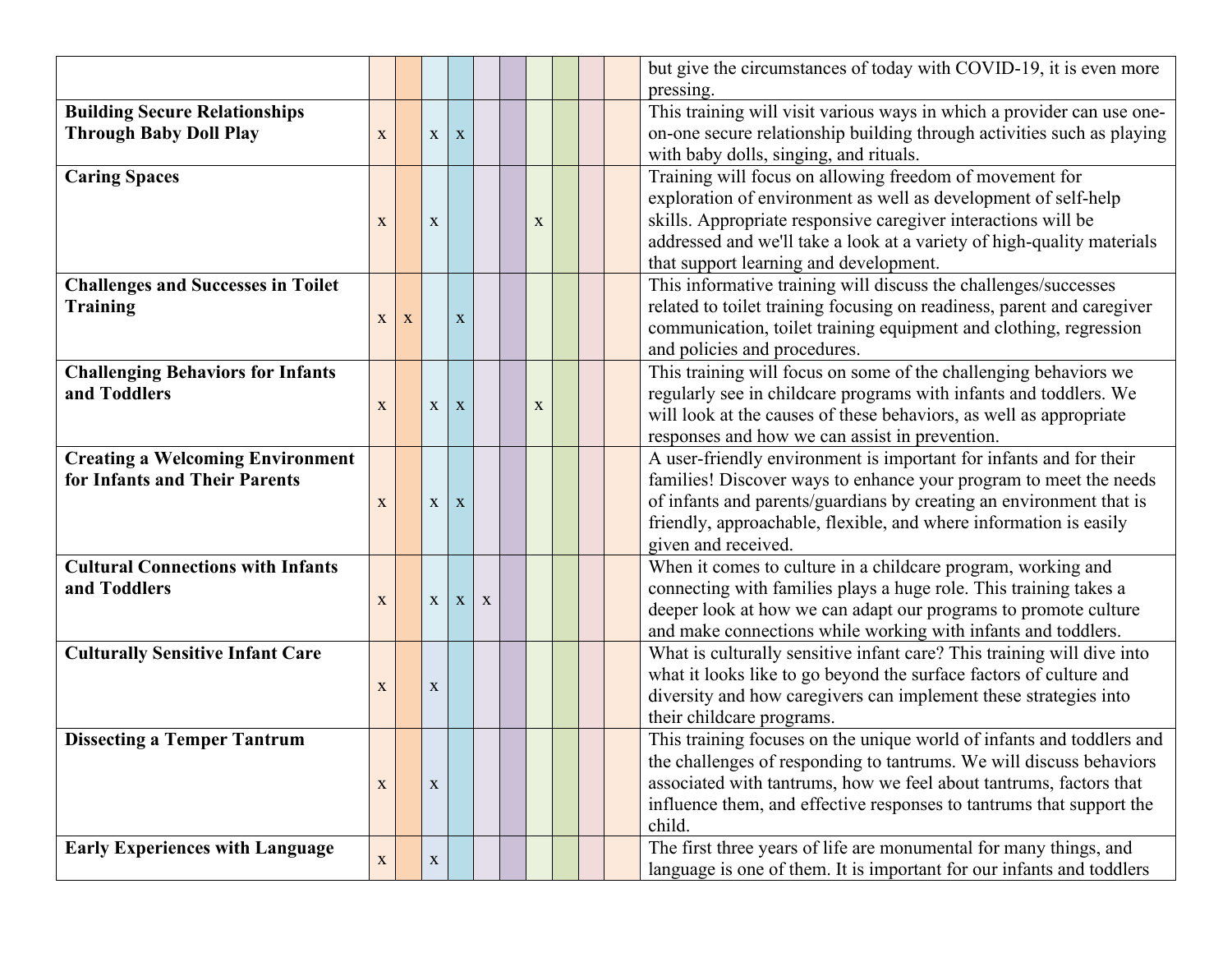|                                            |              |             |              |              |   |             |             |             |   | that we care for to have many experiences with language. In this      |
|--------------------------------------------|--------------|-------------|--------------|--------------|---|-------------|-------------|-------------|---|-----------------------------------------------------------------------|
|                                            |              |             |              |              |   |             |             |             |   | training we will look at ways to implement early language             |
|                                            |              |             |              |              |   |             |             |             |   | experiences in our childcare programs in a developmentally            |
|                                            |              |             |              |              |   |             |             |             |   | appropriate way.                                                      |
| <b>Establishing Infant Polices in your</b> |              |             |              |              |   |             |             |             |   | Participants will discuss the importance of having a handbook that    |
| Program                                    |              |             |              |              |   |             |             |             |   | includes policies specific to infant care. This training will examine |
|                                            |              |             |              |              |   |             |             |             |   | the OCFS childcare regulations and the Core Body of Knowledge for     |
|                                            |              |             | $\mathbf{X}$ | $\mathbf{X}$ | X |             | $\mathbf X$ |             |   | guidance on policy development. Participants are encouraged to        |
|                                            |              |             |              |              |   |             |             |             |   | bring their policies/handbook to review as part of the training       |
|                                            |              |             |              |              |   |             |             |             |   | process.                                                              |
| <b>Experiencing Outdoor Play with</b>      |              |             |              |              |   |             |             |             |   | Outdoor time is not only required by Regulation, it's extremely       |
| <b>Infants in the Fall</b>                 |              |             |              |              |   |             |             |             |   | important for children's development, including infants. In this      |
|                                            | $\mathbf X$  |             | $\mathbf X$  | $\mathbf X$  |   |             | $\mathbf X$ |             |   | training, we will discuss the many experiences infants can safely     |
|                                            |              |             |              |              |   |             |             |             |   | have during outdoor play in the Fall.                                 |
| <b>Experiencing Outdoor Play with</b>      |              |             |              |              |   |             |             |             |   | Outdoor time is not only required by Regulation, it is also extremely |
| <b>Infants in the Springtime</b>           |              |             |              |              |   |             |             |             |   | important for children's development, including infants. In this      |
|                                            | $\mathbf X$  |             | $\mathbf X$  | $\mathbf X$  |   |             | X           |             |   | training, we will discuss the many experiences infants can safely     |
|                                            |              |             |              |              |   |             |             |             |   | have during outdoor play in the Springtime.                           |
| <b>Experiencing Outdoor Play with</b>      |              |             |              |              |   |             |             |             |   | Outdoor time is not only required by Regulation, it is extremely      |
| <b>Infants in the Summertime</b>           |              |             |              |              |   |             |             |             |   | important for children's development, including infants. In this      |
|                                            | $\mathbf X$  |             | $\mathbf X$  | $\mathbf X$  |   |             | $\mathbf X$ |             |   | training, we will discuss the many experiences infants can safely     |
|                                            |              |             |              |              |   |             |             |             |   | have during outdoor play in the Summertime.                           |
| <b>Fine Motor, Gross Motor with</b>        |              |             |              |              |   |             |             |             |   | This hands-on training will focus on supporting both fine and gross   |
| <b>Infants and Toddlers</b>                |              |             |              |              |   |             |             |             |   | motor development with infants and toddlers. Participants will        |
|                                            |              |             |              |              |   |             |             |             |   | engage in activities as well as discussions pertaining to             |
|                                            | $\mathbf{X}$ | $\mathbf X$ | $\bf{X}$     |              |   |             |             |             |   | understanding fine and gross motor development in children under 3    |
|                                            |              |             |              |              |   |             |             |             |   | years of age. This training will introduce developmentally            |
|                                            |              |             |              |              |   |             |             |             |   | appropriate fine and gross motor activities that can be used in the   |
|                                            |              |             |              |              |   |             |             |             |   | infant/toddler classroom environment.                                 |
| <b>Fragile Babies / Gentle Touch</b>       |              |             |              |              |   |             |             |             |   | This training will discuss the physical development if infants and    |
|                                            |              |             |              |              |   |             |             |             |   | how critical it is to handle them correctly. Participants will learn  |
|                                            | $\mathbf X$  | $\mathbf X$ |              |              |   | $\mathbf X$ |             | $\mathbf X$ |   | techniques for keeping babies safe from physical harm during their    |
|                                            |              |             |              |              |   |             |             |             |   | daycare day and relate the handling of infants to child abuse and     |
|                                            |              |             |              |              |   |             |             |             |   | shaken baby syndrome.                                                 |
| <b>I/T ACEs</b>                            |              |             |              |              |   |             |             |             |   | What are adverse childhood experiences and how do ACEs influence      |
|                                            |              |             | $\mathbf X$  |              |   |             |             |             | X | infants and toddlers? The answers may surprise you! As a              |
|                                            |              |             |              |              |   |             |             |             |   | caregiver, you have the ability to help shield children from the      |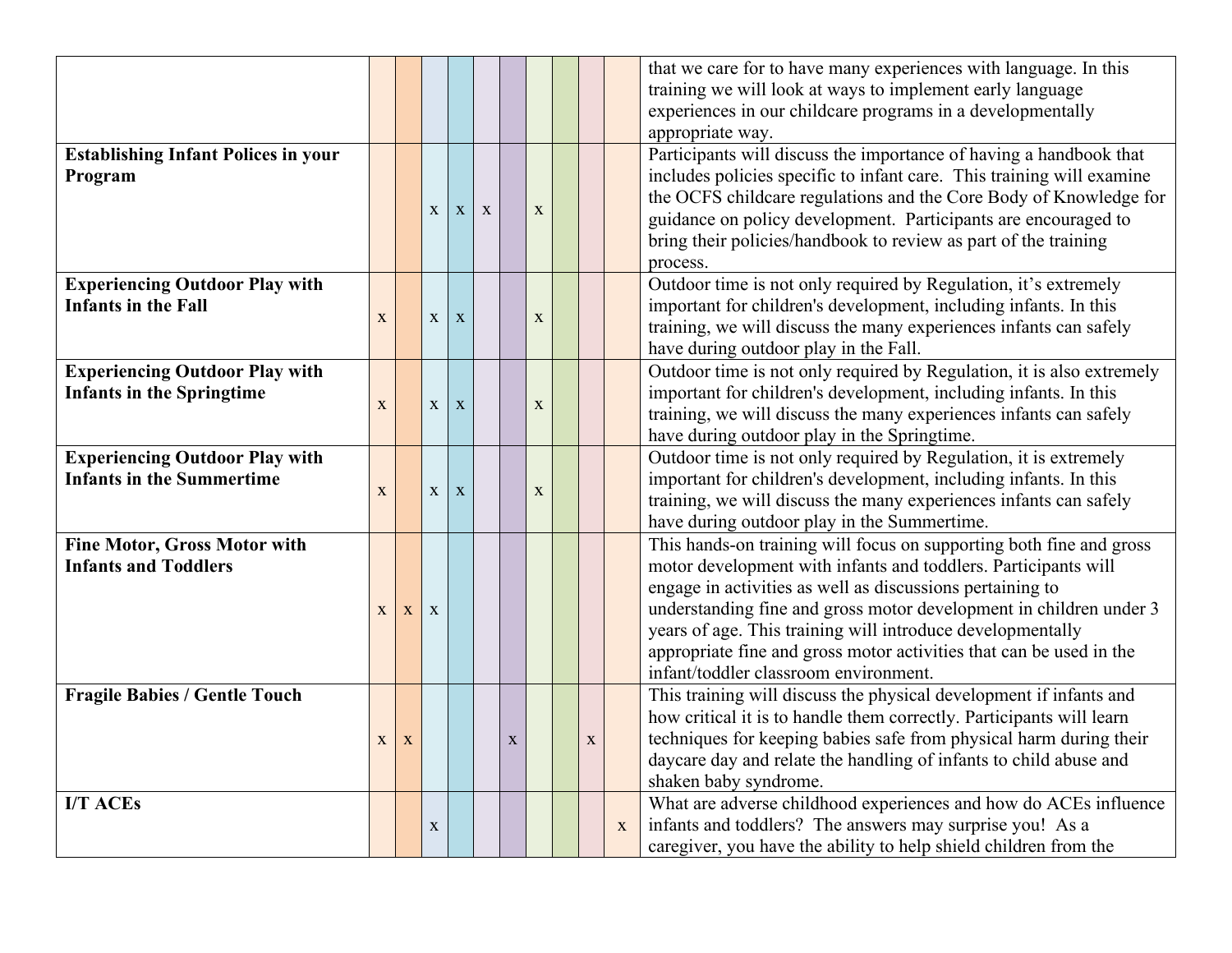|                                           |             |             |             |              |             |             |  | detrimental effects of ACEs. Learn about how you can play a key                                                               |
|-------------------------------------------|-------------|-------------|-------------|--------------|-------------|-------------|--|-------------------------------------------------------------------------------------------------------------------------------|
|                                           |             |             |             |              |             |             |  | role in prevention.                                                                                                           |
| I/T Let's Play Outdoors!                  | $\mathbf X$ | $\mathbf X$ | $\mathbf X$ | $\mathbf X$  |             |             |  | Promote developmental growth by using the outdoor environment                                                                 |
| I/T Social-Emotional Development          | X           |             | $\mathbf X$ | $\mathbf{X}$ |             |             |  | Covers social and emotional development in infants and<br>toddlers                                                            |
| <b>Implementing Emergency</b>             |             |             |             |              |             |             |  | Emergency evacuation drills conducted every month are required by                                                             |
| <b>Evacuations with Infants and</b>       |             |             |             |              |             |             |  | regulation and are good practice, but have you considered the                                                                 |
| <b>Toddlers in a Group and Family Day</b> |             |             |             |              |             |             |  | youngest among the group? Preparing for an emergency evacuation                                                               |
| <b>Care Program</b>                       |             |             |             | $\mathbf{X}$ | $\mathbf X$ | $\mathbf X$ |  | with infants and toddlers entails a lot more than snack, a first aid kit,                                                     |
|                                           |             |             |             |              |             |             |  | and attendance records. This training will allow you to reflect on                                                            |
|                                           |             |             |             |              |             |             |  | your policies and procedures as we dig in and review necessary steps                                                          |
|                                           |             |             |             |              |             |             |  | of an emergency evacuation with infants and toddlers.                                                                         |
| <b>Incorporating Language and</b>         |             |             |             |              |             |             |  | This training will provide a variety of ways to support language and                                                          |
| <b>Literacy with Infants and Toddlers</b> | $\mathbf X$ |             | $\mathbf X$ |              |             |             |  | literacy development for infants and toddlers. It will look at the                                                            |
|                                           |             |             |             |              |             |             |  | environment in a program and how to implement appropriate                                                                     |
|                                           |             |             |             |              |             |             |  | language and literacy strategies for infants and toddlers.<br>This training will discuss developmentally appropriate toys for |
| <b>Infant Toddler Toymaking</b>           |             |             |             |              |             |             |  | infants and toddlers, and the simplicity of being able to create our                                                          |
|                                           | X           |             | $\mathbf X$ | X            |             |             |  | own to implement into early childhood programs.                                                                               |
| <b>Infant/Toddler Exploration</b>         |             |             |             |              |             |             |  | This training will focus on the importance of allowing infants and                                                            |
|                                           |             |             |             |              |             |             |  | toddlers to explore their world using their whole bodies. The                                                                 |
|                                           |             |             |             |              |             |             |  | importance of tummy time and allowing for free exploration of age-                                                            |
|                                           | $\mathbf X$ |             | $\mathbf X$ |              |             |             |  | appropriate materials will be addressed. Participants will be able to                                                         |
|                                           |             |             |             |              |             |             |  | create a classroom "tool" they can make that will address cause and                                                           |
|                                           |             |             |             |              |             |             |  | effect learning for young children.                                                                                           |
| <b>Keeping Infants Safe</b>               |             |             |             |              |             |             |  | This training will look at the importance of keeping infants safe in                                                          |
|                                           |             |             |             |              |             |             |  | childcare programs and what safety really looks like. Participants                                                            |
|                                           |             | X           |             | $\mathbf X$  |             | $\mathbf X$ |  | will address and discuss the OCFS Regulations as they pertain to                                                              |
|                                           |             |             |             |              |             |             |  | infant safety.                                                                                                                |
| <b>Loose Parts Play with Infants and</b>  |             |             |             |              |             |             |  | Incorporating loose parts in play for infants and toddlers can be                                                             |
| <b>Toddlers</b>                           |             |             |             |              |             |             |  | intimidating. This training will promote exploration of loose parts                                                           |
|                                           | $\mathbf X$ |             | $\mathbf X$ | $\mathbf X$  |             | $\mathbf X$ |  | that are safe to use specifically with infants and toddlers in mind.                                                          |
|                                           |             |             |             |              |             |             |  | Loose parts bring an element of adventure and surprise while                                                                  |
|                                           |             |             |             |              |             |             |  | meeting the natural curiosity of young children.                                                                              |
| <b>Math Concepts with Toddlers</b>        |             |             |             |              |             |             |  | Math with toddlers? Isn't counting enough? Let's take an in depth                                                             |
|                                           | $\mathbf X$ |             | $\mathbf X$ |              |             |             |  | look at the importance of incorporating math concepts beyond                                                                  |
|                                           |             |             |             |              |             |             |  | counting. This training explains how to incorporate math into your                                                            |
|                                           |             |             |             |              |             |             |  | daily program leading to mathematical achievement in later years.                                                             |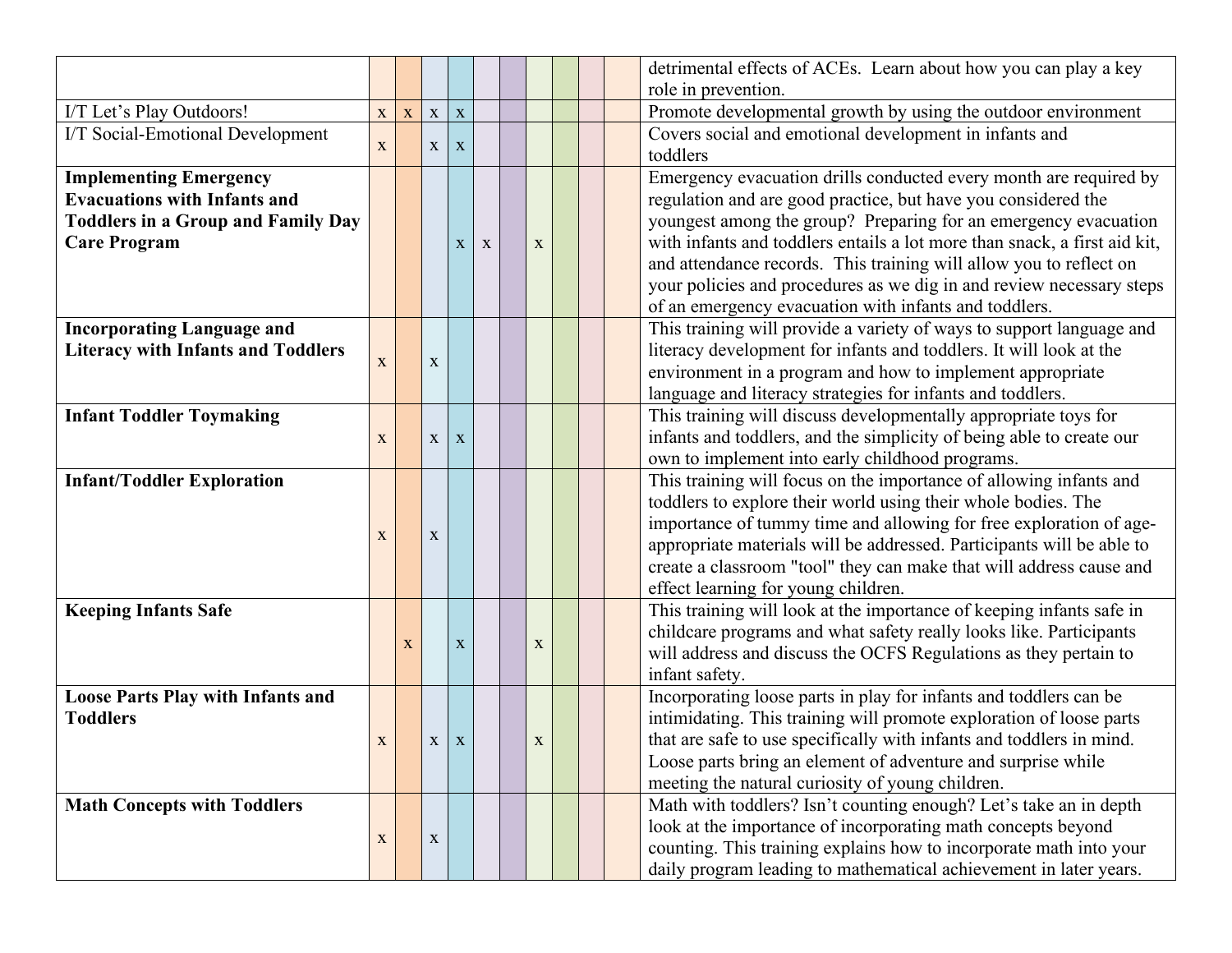| <b>Meeting the Needs of breastfeeding</b>    |              |              |             |   |              |             |  | This training discusses how Child Care Providers can meet the needs      |
|----------------------------------------------|--------------|--------------|-------------|---|--------------|-------------|--|--------------------------------------------------------------------------|
| <b>Mothers in Your Child Care</b>            |              |              |             |   |              |             |  | of breastfeeding Mothers in their programs. We will look at the NYS      |
| Program                                      | X            | $\mathbf{X}$ |             |   | X            | $\mathbf X$ |  | OCFS Regulations, environment, policies, communication with              |
|                                              |              |              |             |   |              |             |  | families and children, as well as the many resources that there are for  |
|                                              |              |              |             |   |              |             |  | breastfeeding Mothers.                                                   |
| <b>More Than Just Routines with</b>          |              |              |             |   |              |             |  | When caring for infants and toddlers, daily caregiving routines are      |
| <b>Infants and Toddlers</b>                  |              |              |             |   |              |             |  | essential to providing opportunities for them to be successful and       |
|                                              | $\mathbf{X}$ | $\mathbf{X}$ | X           | X |              |             |  | have the opportunity to learn and actively participate throughout the    |
|                                              |              |              |             |   |              |             |  | day. Routines also provide opportunities for caregiver-child             |
|                                              |              |              |             |   |              |             |  | interactions and building close relationships and bonds.                 |
| <b>Music and Movement with Infants</b>       |              |              |             |   |              |             |  | This training will look at the importance and benefits of                |
| and Toddlers                                 |              |              |             |   |              |             |  | incorporating music and movement with infants and toddlers and           |
|                                              | X            | $\mathbf{X}$ | $\mathbf X$ |   |              |             |  | implementing developmentally appropriate music and movement              |
|                                              |              |              |             |   |              |             |  | activities into programs.                                                |
| <b>Programming for Infants and</b>           |              |              |             |   |              |             |  | This training will look at different challenges that come with           |
| <b>Toddlers While in a Mixed Age</b>         |              |              | $\mathbf X$ |   |              |             |  | programming for infants and toddlers in a mixed age setting. We will     |
| <b>Setting</b>                               | X            | X            |             | X |              |             |  | discuss different strategies as well as considerations to look at in our |
|                                              |              |              |             |   |              |             |  | programs.                                                                |
| <b>Purposeful Policy Practice for Toilet</b> |              |              |             |   |              |             |  | Participants will discuss the importance of having a handbook that       |
| <b>Learners</b>                              |              |              |             |   |              |             |  | reflects purposeful policies specific to toilet learning. The training   |
|                                              |              |              |             |   |              |             |  | will examine the OCFS regulations and the Core Body of                   |
|                                              | $\mathbf X$  |              |             | X | $\mathbf{X}$ | $\mathbf X$ |  | Knowledge for guidance on policy development. Participants are           |
|                                              |              |              |             |   |              |             |  | encouraged to bring their policies/handbook to review as part of the     |
|                                              |              |              |             |   |              |             |  | training process.                                                        |
| <b>Regulations Review with a Focus on</b>    |              |              |             |   |              |             |  | Take a closer look at the Day Care Center regulations and how your       |
| <b>Infants in a Day Care Center Setting</b>  |              |              |             |   |              |             |  | work with infants is impacted. In this training, the focus is on         |
|                                              |              |              |             |   |              | $\mathbf X$ |  | regulations and the connection between requirements and infant care.     |
|                                              |              |              |             |   |              |             |  | How to navigate questions and concerns while caring for infants and      |
|                                              |              |              |             |   |              |             |  | meeting regulatory guidelines will be discussed.                         |
| <b>Regulations Review with a Focus on</b>    |              |              |             |   |              |             |  | Take a closer look at the Group and Family Day Care regulations          |
| <b>Infants in Group and Family Child</b>     |              |              |             |   |              |             |  | and how your work with infants is impacted. In this training, the        |
| <b>Care Settings</b>                         |              |              |             |   |              | $\mathbf X$ |  | focus is on regulations and the connection between requirements and      |
|                                              |              |              |             |   |              |             |  | infant care. How to navigate questions and concerns while caring for     |
|                                              |              |              |             |   |              |             |  | infants and meeting regulatory guidelines will be discussed.             |
| <b>Responsive Caregiving for Infants</b>     |              |              |             |   |              |             |  | This training will help to expand and strengthen your knowledge of       |
|                                              | $\mathbf X$  |              | $\mathbf X$ |   |              |             |  | the importance of creating nurturing relationships with the infants      |
|                                              |              |              |             |   |              |             |  | you care for in the early childhood education field to promote high-     |
|                                              |              |              |             |   |              |             |  | quality care.                                                            |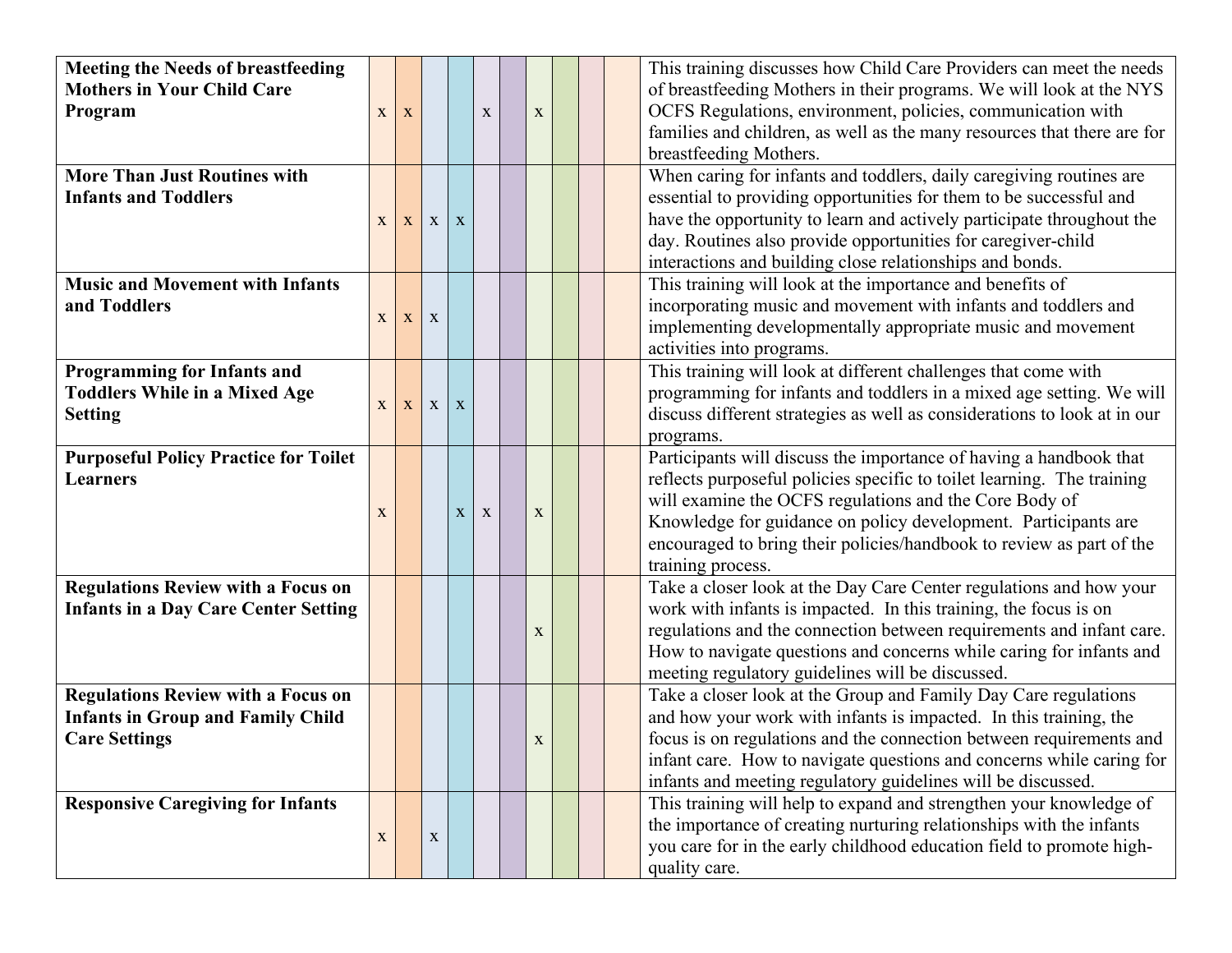| <b>Safe Sleep for Infants</b>                                                                           | X            | X            |              |              |              |             |  | This training will discuss the importance of placing infants on their<br>backs to sleep, and the physical, environmental, and other factors                                                                                                                                                                                                                                                                                               |
|---------------------------------------------------------------------------------------------------------|--------------|--------------|--------------|--------------|--------------|-------------|--|-------------------------------------------------------------------------------------------------------------------------------------------------------------------------------------------------------------------------------------------------------------------------------------------------------------------------------------------------------------------------------------------------------------------------------------------|
|                                                                                                         |              |              |              |              |              |             |  | considered linked to an infant's succumbing to SIDS.                                                                                                                                                                                                                                                                                                                                                                                      |
| <b>Self-Help Skills for Toddlers</b>                                                                    | $\mathbf{X}$ | $\mathbf{X}$ | $\mathbf{X}$ | $\mathbf X$  |              | $\mathbf X$ |  | Self-help skills are extremely important for many types of<br>development in toddlers. In this training we will look at the<br>importance of self-help skills and how to implement opportunities<br>for our toddlers into our programs that follow the NYS Regulations,<br>create a safe environment, are developmentally appropriate and that<br>are engaging.                                                                           |
| <b>Sensory Activities for Infants and</b><br><b>Toddlers</b>                                            | $\mathbf X$  |              | $\mathbf X$  |              |              |             |  | This hands-on training will give providers an opportunity to learn<br>about the many ways they can support sensory learning for infants<br>and toddlers.                                                                                                                                                                                                                                                                                  |
| <b>Seeking Sensory Stimulation</b>                                                                      | $\mathbf X$  |              | $\mathbf X$  |              |              |             |  | Have you ever found yourself wondering why a child plays so<br>rough? Do you feel frustrated by a child you constantly redirect? Is<br>there a child that always seems busy or is perpetually in motion?<br>These children could be seeking sensory stimulation. This training<br>will discuss what sensory seeking behaviors look like and how you<br>can provide an appropriate environment for children who are seeking<br>this input. |
| <b>STEM with Infants and Toddlers</b>                                                                   | $\mathbf X$  |              | $\mathbf X$  |              |              |             |  | Incorporating STEM with infants and toddlers is an important factor<br>in learning and development. This training will discuss the<br>importance of STEM as well as ways to implement STEM into your<br>infant and toddler programs.                                                                                                                                                                                                      |
| <b>Supervision Focusing on Infants and</b><br><b>Toddlers for Day Care Centers</b>                      | $\mathbf X$  |              | $\mathbf X$  | $\mathbf{X}$ | $\mathbf X$  | $\mathbf X$ |  | This training will look at the importance of competent supervision<br>for infants and toddlers, specific to Day Care Centers. We will<br>discuss the NYS OCFS Regulations in regards to supervision and<br>strategies for supervision to implement into programs.                                                                                                                                                                         |
| <b>Supervision Focusing on Infants and</b><br><b>Toddlers in Family and Group</b><br><b>Family Care</b> | X            |              | $\mathbf{X}$ | $\mathbf{X}$ | $\mathbf{X}$ | $\mathbf X$ |  | This training will look at the importance of competent supervision<br>for infants and toddlers specific to Family and Group Family Child<br>Care. We will discuss the NYS OCFS Regulations in regards to<br>supervision and strategies for supervision to implement into<br>programs.                                                                                                                                                     |
| <b>Supporting Parent and Infant</b><br><b>Relationships</b>                                             | $\mathbf X$  |              | $\mathbf X$  | X            |              |             |  | This training will focus on how the early childhood professional can<br>support infants and their families through respectful partnering with<br>the parent/guardian and empowering the family to be involved in<br>their child's daycare experience.                                                                                                                                                                                     |
| <b>Toddler Art</b>                                                                                      | X            |              | X            |              |              |             |  | In this training participants will experience using a variety of<br>traditional and non-traditional art materials that can be used in a                                                                                                                                                                                                                                                                                                   |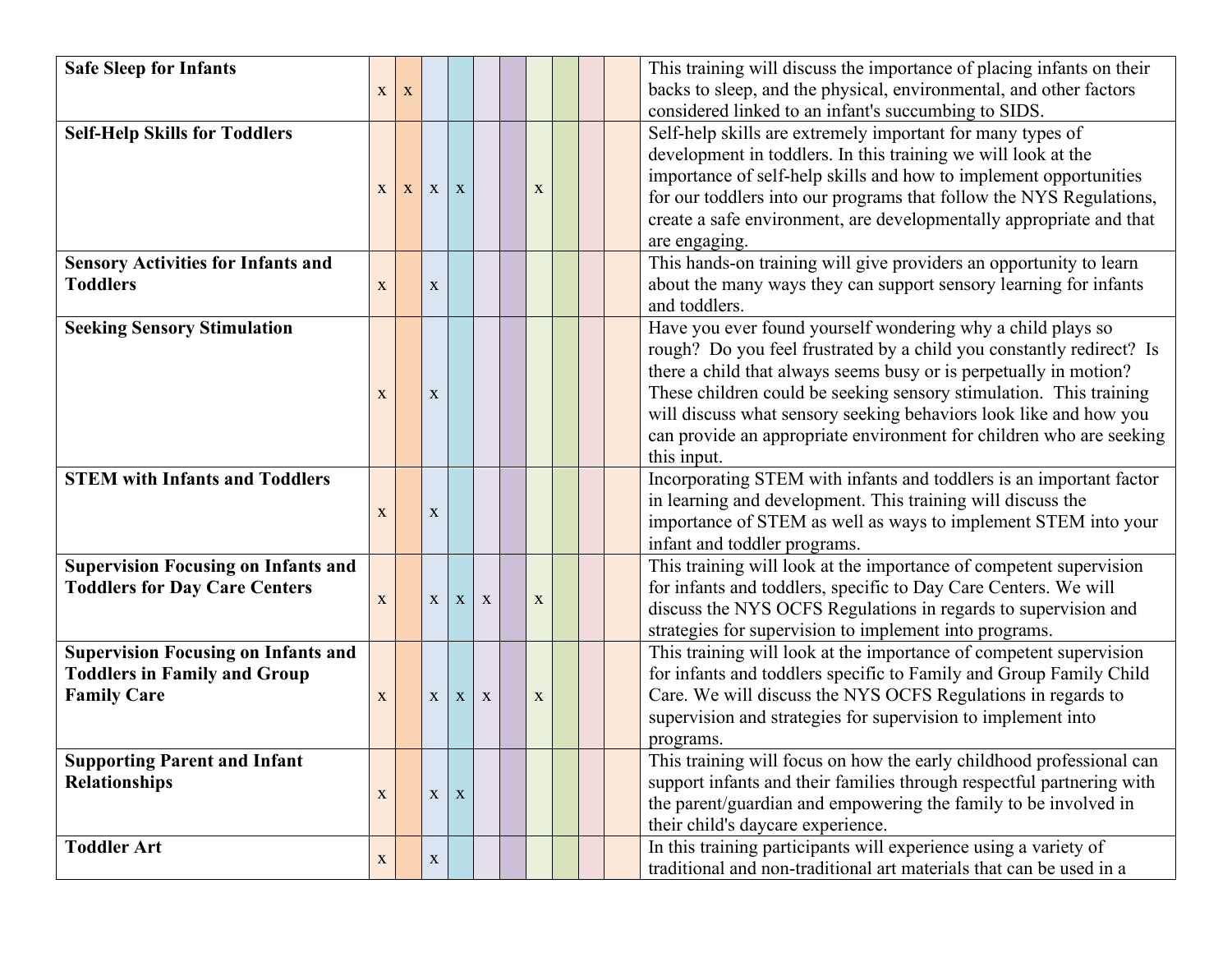|                                                                                                                           |              |              |              |   |             |  |  | toddler-age classroom. Participants will discuss barriers to designing<br>and implementing successful art experiences for toddlers where they<br>can freely explore materials. Participants will leave the training with<br>a list of non-traditional materials they can add to their program, as<br>well as a number of activities focusing on open-ended exploration of<br>materials by toddlers. |
|---------------------------------------------------------------------------------------------------------------------------|--------------|--------------|--------------|---|-------------|--|--|-----------------------------------------------------------------------------------------------------------------------------------------------------------------------------------------------------------------------------------------------------------------------------------------------------------------------------------------------------------------------------------------------------|
| <b>Toddler Yoga</b>                                                                                                       | X            | $\mathbf{X}$ | X            |   |             |  |  | This training will focus on different yoga poses, breathing, and<br>mediation strategies that are developmentally appropriate for<br>toddlers. We will look at the importance of these topics and how it<br>can benefit children in the early education field.                                                                                                                                      |
| <b>Understanding Children's Behavior:</b><br><b>Supporting the Individual Needs of</b><br><b>Infants and Toddlers</b>     | $\mathbf{X}$ |              | $\mathbf X$  | X |             |  |  | In this training, we will take a deeper look at how to support the<br>individual needs of infants and toddlers in our care. By doing so, we<br>can understand the behaviors that we see and how to effectively<br>address and support the children in our programs.                                                                                                                                 |
| <b>Using the Acknowledge, Ask, Adapt</b><br><b>Strategy with Parents and</b><br><b>Caregivers of Infants and Toddlers</b> | X            |              | $\mathbf{X}$ |   | $\mathbf X$ |  |  | The strategy of acknowledge, ask, adapt looks at how early<br>childhood educators can effectively work with parents and caregivers<br>to address any common situations or issues that come up when<br>working with infants and toddlers.                                                                                                                                                            |
| <b>What is Temperament?</b>                                                                                               | X            |              | X            |   | X           |  |  | Learning what temperament is and what temperament tendencies are<br>is an important factor when it comes to early childhood education.<br>This training will look at what temperament is as well how to<br>effectively address each individual child based on their temperament<br>tendency and their needs.                                                                                        |

## School Age Child Care On-Site Training Topics

| Training Title                     |              |   |             |   | <b>OCFS</b> Categories |  |   | Description of Training                                        |
|------------------------------------|--------------|---|-------------|---|------------------------|--|---|----------------------------------------------------------------|
|                                    |              |   |             |   |                        |  |   |                                                                |
|                                    |              |   |             |   |                        |  | 8 |                                                                |
| <b>Active Games for SACC</b>       |              |   |             |   |                        |  |   | Play a variety of active games and identify equipment and      |
|                                    |              | X | $\mathbf X$ |   |                        |  |   | props that can be used during game play.                       |
| <b>Bullying in SACC</b>            |              |   |             |   |                        |  |   | Better understand why bullying occurs and identify methods to  |
|                                    | $\mathbf{X}$ |   | X           | X |                        |  |   | effectively and calmly prevent and respond to bullying.        |
| <b>Character Education in SACC</b> |              |   |             |   |                        |  |   | How can we encourage character education, respecting our       |
|                                    |              |   |             |   |                        |  |   | peers and being responsible for our behavior, in School Age    |
|                                    | $\mathbf{X}$ |   | X           |   |                        |  |   | Children? Participants will discuss strategies to use in their |
|                                    |              |   |             |   |                        |  |   | school age programs. Together we will practice modeling        |
|                                    |              |   |             |   |                        |  |   | respect and responsibility.                                    |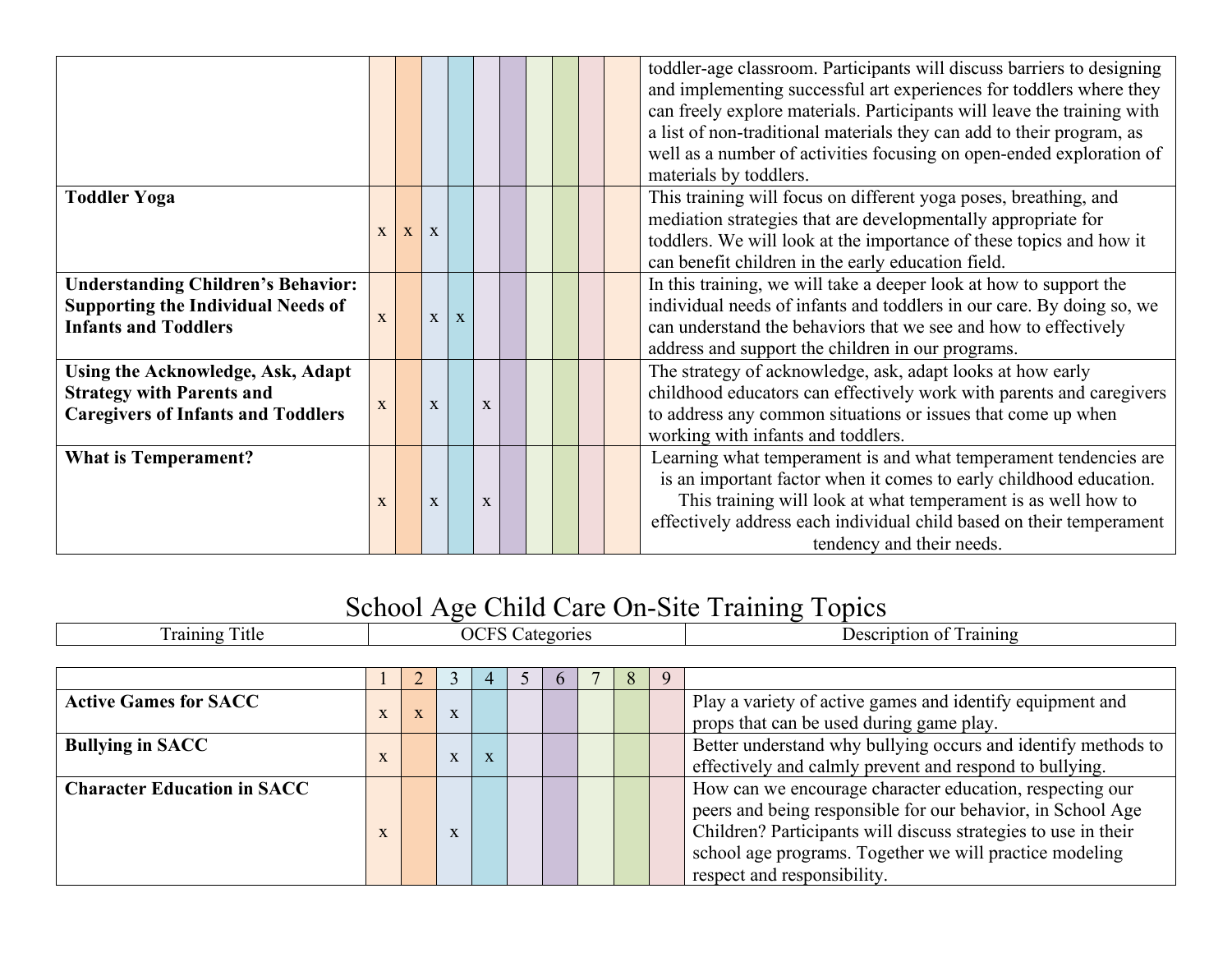| <b>Cooperative Games for SACC</b>          |              |   |              |  |             |  | Play games and identifying a variety of equipment or props       |
|--------------------------------------------|--------------|---|--------------|--|-------------|--|------------------------------------------------------------------|
|                                            | X            | X | $\mathbf{X}$ |  |             |  | that can be used during cooperative game play.                   |
| <b>Creating Journals with School Age</b>   |              |   |              |  |             |  | This training will offer providers ideas on how they can         |
| <b>Children</b>                            |              |   |              |  |             |  | include journaling and journal making in their SACC              |
|                                            | $\mathbf{X}$ |   | X            |  |             |  | programs. Participants will have an opportunity to work hands-   |
|                                            |              |   |              |  |             |  | on with materials to create their own journal to take back to    |
|                                            |              |   |              |  |             |  | their program.                                                   |
| <b>Creating Ownership in a School Age</b>  |              |   |              |  |             |  | This SACC training will focus on getting school age children     |
| Program                                    |              |   |              |  |             |  | to have "ownership" of their school age program that will lead   |
|                                            | $\mathbf{X}$ |   | X            |  |             |  | to better teamwork, behavior guidance and involvement in         |
|                                            |              |   |              |  |             |  | activities planned for the program.                              |
| <b>Creative Art in SACC</b>                |              |   |              |  |             |  | Participants will discuss the importance of creative expression  |
|                                            | X            |   | $\mathbf{X}$ |  |             |  | in SACC programs and take home some fresh ideas for              |
|                                            |              |   |              |  |             |  | materials and props to provide for school age children.          |
| <b>Helping Children to Develop a Sense</b> |              |   |              |  |             |  | This training is designed to assist providers in designing a     |
| of Belonging in SACC Programs              | $\mathbf{X}$ |   | X            |  |             |  | SACC program using the Core Competencies, that will help all     |
|                                            |              |   |              |  |             |  | children develop a sense of belonging in the program.            |
| I'm Bored: Challenges in Summer            |              |   |              |  |             |  | Participants will discuss strategies to engage children's        |
| <b>SACC</b>                                | X            |   | $\mathbf{X}$ |  |             |  | attention and active participation.                              |
| <b>Making Literacy Fun in SACC</b>         |              |   |              |  |             |  | Participants will discuss ways of creating a print rich          |
|                                            | X            |   | $\mathbf{X}$ |  |             |  | environment that goes beyond the chapter book.                   |
| <b>Nutrition Options for School Age</b>    |              |   |              |  |             |  | This training will address the nutrition needs of school age     |
| <b>Child Care</b>                          |              |   |              |  |             |  | children as outlined in the OCFS SACC requirements under         |
|                                            |              |   |              |  |             |  | "Nutrition" as well as USDA guidelines. The training will        |
|                                            |              |   |              |  |             |  | allow participants the opportunity to discuss issues they have   |
|                                            |              | X |              |  |             |  | being successful in offering nutritious snack options for the    |
|                                            |              |   |              |  |             |  |                                                                  |
|                                            |              |   |              |  |             |  | children in their care and give them opportunity to discuss      |
|                                            |              |   |              |  |             |  | ways in which they can offer healthy snack options that meet     |
|                                            |              |   |              |  |             |  | regulatory guidelines and are appealing to children.             |
| <b>Positive Behavior Guidance for</b>      |              |   |              |  |             |  | In this training, participants will gain positive strategies for |
| <b>SACC</b>                                |              |   |              |  |             |  | reducing the likelihood of challenging behaviors in their school |
|                                            |              |   |              |  |             |  | age programs such as creating a nurturing relationship with      |
|                                            |              |   | $\mathbf X$  |  | $\mathbf X$ |  | children and providing a predictable routine. Participants will  |
|                                            |              |   |              |  |             |  | also discuss strategies to manage challenging behaviors once     |
|                                            |              |   |              |  |             |  | they have occurred as well as reviewing the OCFS Regulations     |
|                                            |              |   |              |  |             |  | section on behavior management.                                  |
| <b>SACC Classroom Environment</b>          |              |   | $\mathbf{X}$ |  |             |  | Designing space for learning & social-emotional development      |
|                                            |              |   |              |  |             |  | for school age children                                          |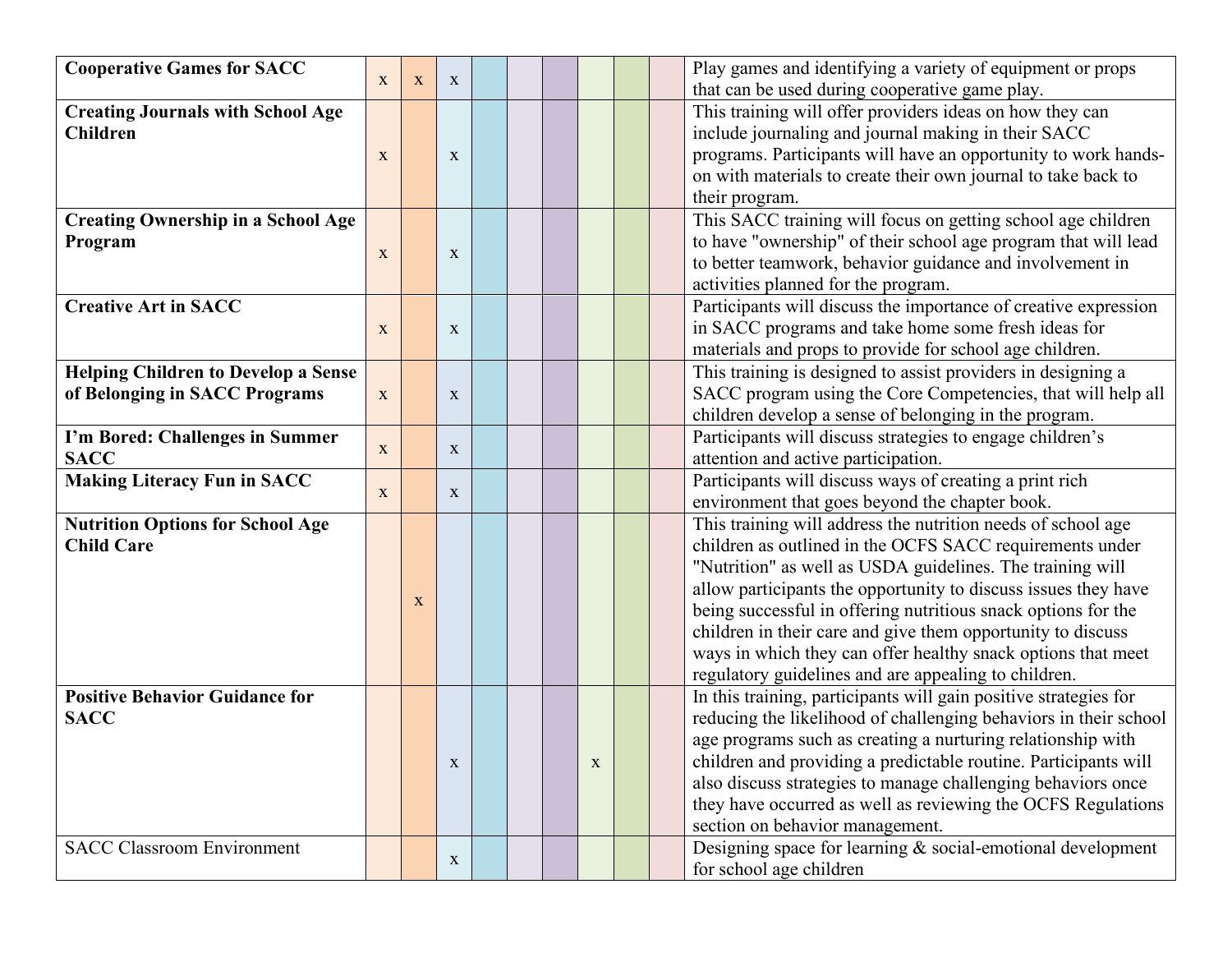| <b>SACC Regulations</b> |  |  |  | $\Lambda$ |  | This training gives participants the opportunity to address<br><sup>1</sup> OCFS Regulations using "real life" scenarios.     |
|-------------------------|--|--|--|-----------|--|-------------------------------------------------------------------------------------------------------------------------------|
| <b>STEM for SACC</b>    |  |  |  |           |  | Participants will receive hands on experience with inexpensive<br>activities that can be easily implemented in their program. |

## Pyramid Model On-Site Training Topics

| <b>Training Title</b>                                                                                                                         |   |                |   |              |              | <b>OCFS</b> Categories |   |   | Description of Training                                                                                                                                                                                                                                                                                                                                                                                                                                                                                                                                                                                                                                                                                                                                                     |
|-----------------------------------------------------------------------------------------------------------------------------------------------|---|----------------|---|--------------|--------------|------------------------|---|---|-----------------------------------------------------------------------------------------------------------------------------------------------------------------------------------------------------------------------------------------------------------------------------------------------------------------------------------------------------------------------------------------------------------------------------------------------------------------------------------------------------------------------------------------------------------------------------------------------------------------------------------------------------------------------------------------------------------------------------------------------------------------------------|
|                                                                                                                                               |   |                |   |              |              |                        |   |   |                                                                                                                                                                                                                                                                                                                                                                                                                                                                                                                                                                                                                                                                                                                                                                             |
|                                                                                                                                               |   | $\overline{2}$ | 3 | 4            | 5            | 6                      | 8 | 9 |                                                                                                                                                                                                                                                                                                                                                                                                                                                                                                                                                                                                                                                                                                                                                                             |
| <b>Pyramid Model: Infant-Toddler</b><br><b>Module 1: Social Emotional</b><br><b>Development Within The Context of</b><br><b>Relationships</b> | X |                | X | X            | X            |                        |   |   | This offering (6.5 hour training) of The Center on the Social<br>and Emotional Foundations for Early Learning (CSEFEL)<br>Pyramid Model is designed to support the social and emotional<br>development of children birth through 3 years of age. The<br>Pyramid Model is a framework of evidence-based practices for<br>promoting young children's social and emotional competence<br>and for preventing and addressing challenging behavior. The<br>Pyramid Model includes extensive resources to help New<br>York's childcare programs and providers implement the model.<br>This infant toddler module is designed for professional<br>development providers and teachers/home visitors/caregivers<br>who work with infants and toddlers (birth $-$ three years of age). |
| <b>Pyramid Model: Infant-Toddler</b><br><b>Module 2: Responsive Routines,</b><br><b>Environments, and Targeted</b><br><b>Strategies</b>       | X |                | X | X            | X            |                        |   |   | This (6.5 hour training) offering of The Center on the Social<br>and Emotional Foundations for Early Learning (CSEFEL)<br>Pyramid Model is designed to support the social and emotional<br>development of children birth through 3 years of age. The<br>Pyramid Model is a framework of evidence-based practices for<br>promoting young children's social and emotional competence<br>and for preventing and addressing challenging behavior. The<br>Pyramid Model includes extensive resources to help New<br>York's childcare programs and providers implement the model.<br>This infant toddler module is designed for professional<br>development providers and teachers/home visitors/caregivers<br>who work with infants and toddlers (birth $-$ three years of age). |
| <b>Pyramid Model: Infant-Toddler</b><br><b>Module 3: Individualized</b><br><b>Intervention with Infants and</b><br><b>Toddlers</b>            | X |                | X | $\mathbf{X}$ | $\mathbf{x}$ |                        |   |   | This offering (6.5 hour training) of The Center on the Social<br>and Emotional Foundations for Early Learning (CSEFEL)<br>Pyramid Model is designed to support the social and emotional<br>development of children birth through 3 years of age. The                                                                                                                                                                                                                                                                                                                                                                                                                                                                                                                        |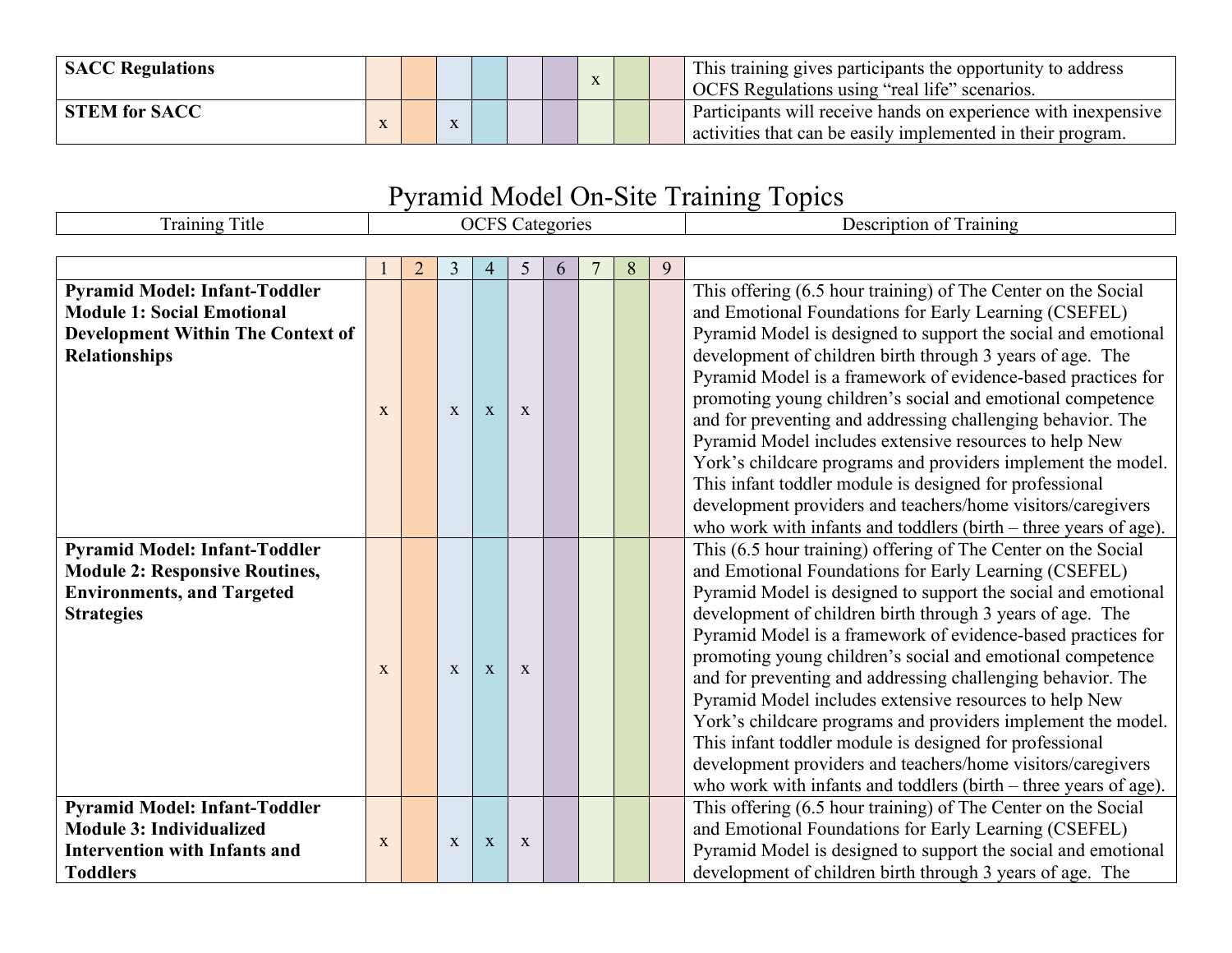|                                                                                                                    |              |              |              |              |  |  | Pyramid Model is a framework of evidence-based practices for<br>promoting young children's social and emotional competence<br>and for preventing and addressing challenging behavior. The<br>Pyramid Model includes extensive resources to help New<br>York's childcare programs and providers implement the model.<br>This infant/toddler module is designed for professional |
|--------------------------------------------------------------------------------------------------------------------|--------------|--------------|--------------|--------------|--|--|--------------------------------------------------------------------------------------------------------------------------------------------------------------------------------------------------------------------------------------------------------------------------------------------------------------------------------------------------------------------------------|
|                                                                                                                    |              |              |              |              |  |  | development providers and teachers/home visitors/caregivers<br>who work with infants and toddlers (birth – three years of age)<br>who have completed Modules $1 & 2$ of the Pyramid Model<br>Infant and Toddler training.                                                                                                                                                      |
| <b>Pyramid Model: PIWI (Parents</b><br>interacting with Infants/Toddlers)                                          | X            | $\mathbf{x}$ | X            | $\mathbf{x}$ |  |  | This 6 hour training will focus on promoting the social and<br>emotional development of infants and toddlers, exploring the<br>PIWI Model.                                                                                                                                                                                                                                     |
| <b>Pyramid Model: Positive Solutions</b><br>for Families                                                           | $\mathbf{X}$ | X            | $\mathbf X$  | $\mathbf X$  |  |  | Training is held as six 1-hour sessions to help guide<br>professionals working with parents to promote positive and<br>effective parenting behaviors which will promote children's<br>social and emotional development and address challenging<br>behavior and mental health needs of children in childcare.                                                                   |
| <b>Pyramid Model: Preschool Module</b><br>1: Building Relationships and<br><b>Creating Supportive Environments</b> | X            | $\mathbf{x}$ | X            | X            |  |  | This 7-hour training is designed to support the social and<br>emotional development of children $2\frac{1}{2}$ to 5 years of age. The<br>Pyramid Model is a framework of evidence-based practices for<br>promoting young children's social and emotional competence<br>and for preventing and addressing challenging behavior                                                  |
| <b>Pyramid Model: Preschool Module</b><br>2: Social Emotional Teaching<br><b>Strategies</b>                        | X            | X            | $\mathbf{X}$ | X            |  |  | This 6.5 hour training is designed to support the social and<br>emotional development of children $2 \frac{1}{2}$ through 5 years of age.<br>The Pyramid Model is a framework of evidence-based<br>practices for promoting young children's social and emotional<br>competence and for preventing and addressing challenging<br>behavior                                       |
| <b>Pyramid Model: Preschool Module</b><br>3: Individualized Intervention                                           | $\mathbf{X}$ | X            | $\mathbf X$  | $\mathbf{X}$ |  |  | This 6.5 hour training is designed to support the social and<br>emotional development of children 2 1/2 through 5 years of age.<br>The Pyramid Model is a framework of evidence-based<br>practices for promoting young children's social and emotional<br>competence and for preventing and addressing challenging<br>behavior                                                 |

Available On-Site Training Topics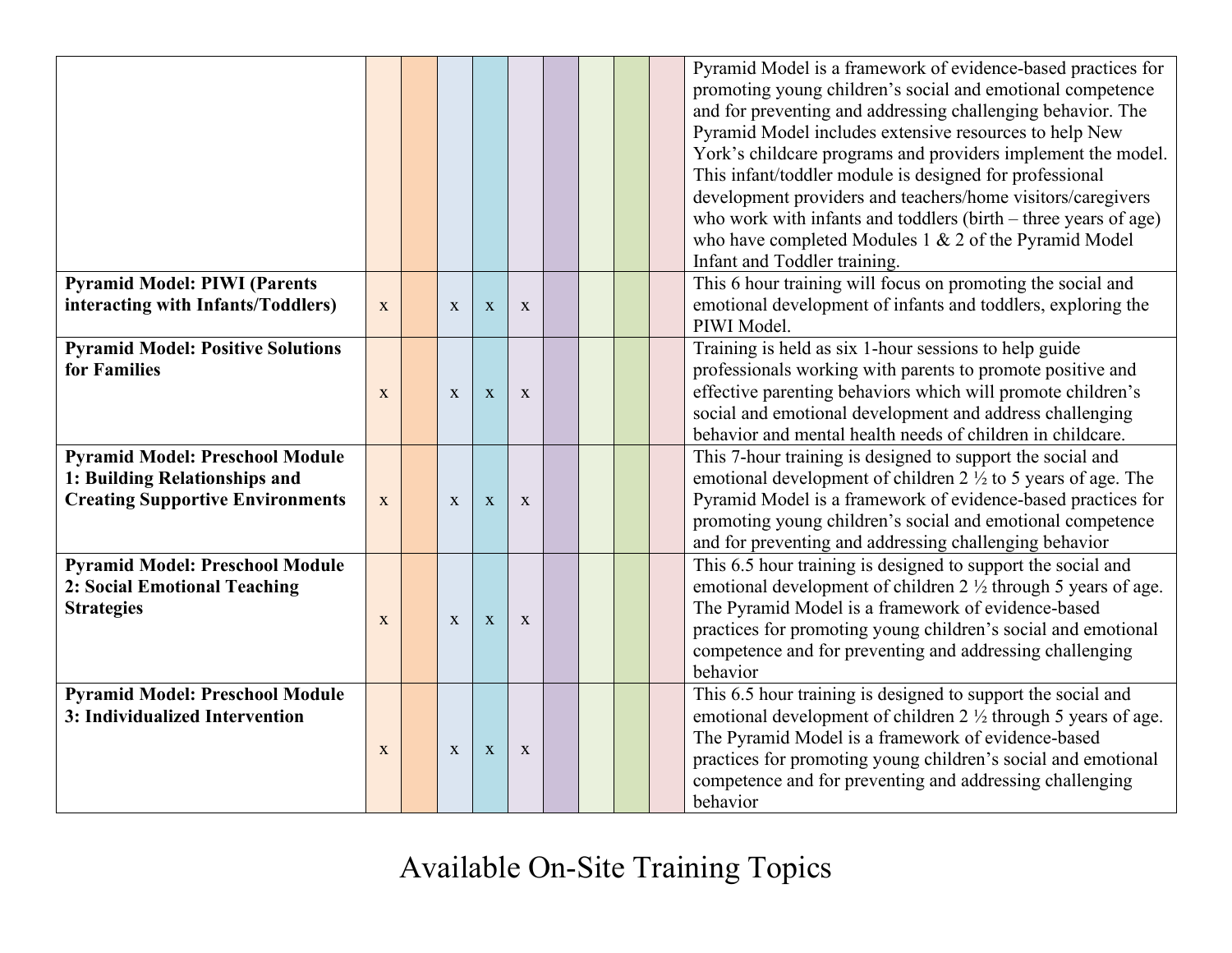| <b>Training Title</b>                   |             |                |                | <b>OCFS</b> Categories |   |             |             |              |    | Description of Training                                                  |
|-----------------------------------------|-------------|----------------|----------------|------------------------|---|-------------|-------------|--------------|----|--------------------------------------------------------------------------|
|                                         |             |                |                |                        |   |             |             |              |    |                                                                          |
|                                         |             | $\overline{2}$ | $\mathfrak{Z}$ | $\overline{4}$         | 5 | 6           | 8           | 9            | 10 |                                                                          |
| <b>A Teacher's Work Is Never Done</b>   |             |                |                |                        |   |             |             |              |    | It is a well-known fact among educators that what a teacher does in      |
|                                         |             |                |                |                        |   |             |             |              |    | the classroom has a direct impact on student achievement. In this        |
|                                         | $\mathbf X$ |                | $\mathbf X$    |                        |   |             |             |              |    | training, participants will talk about Reflective Teaching as an         |
|                                         |             |                |                |                        |   |             |             |              |    | important component in their teaching style, classroom management,       |
|                                         |             |                |                |                        |   |             |             |              |    | and assessment.                                                          |
| <b>ACE Institute Level 101</b>          |             |                |                |                        |   |             |             |              | X  | This 3 hour training aims to broaden the state's understanding of        |
|                                         |             |                |                |                        |   |             |             |              |    | ACE's and their impact on young children, their families, and the        |
|                                         |             |                |                |                        |   |             |             |              |    | field of early childhood education. The 101-Level ACE Institute          |
|                                         |             |                |                |                        |   |             |             |              |    | Training for Child Care Providers and Educators is the first training    |
|                                         |             |                |                |                        |   |             |             |              |    | in a series designed to broaden the awareness of the effects of ACE's    |
|                                         |             |                |                |                        |   |             |             |              |    | on children.                                                             |
| <b>Actions Speak Louder</b>             | $\mathbf X$ |                | $\mathbf X$    |                        |   |             |             |              |    | Strategies to improve nonverbal communication skills                     |
| <b>Active Play: Embedding Physical</b>  |             |                |                |                        |   |             |             |              |    | Gather training ideas for leading early childhood physical activities    |
| <b>Activity into Your Preschool Day</b> |             |                |                |                        |   |             |             |              |    | that are developmentally appropriate and inclusive of children with      |
|                                         |             |                |                |                        |   |             |             |              |    | disabilities. These activities use only inexpensive equipment, work in   |
|                                         | X           | X              | X              |                        |   |             |             |              |    | small spaces, and can be enjoyed in home-based and center-based          |
|                                         |             |                |                |                        |   |             |             |              |    | childcare settings as well as by families in their homes. Discuss and    |
|                                         |             |                |                |                        |   |             |             |              |    | view videos of 18 months-5 year olds playing these fun activities and    |
|                                         |             |                |                |                        |   |             |             |              |    | try playing some yourself!                                               |
| <b>Addressing Child Abuse and</b>       |             |                |                |                        |   |             |             |              |    | This training will use scenarios to allow participants to reflect on     |
| <b>Maltreatment in the Early</b>        |             |                |                |                        |   | $\mathbf X$ | $\mathbf X$ | $\mathbf{X}$ |    | what indicators of abuse and or neglect are present, what information    |
| <b>Childhood Setting</b>                |             |                |                |                        |   |             |             |              |    | needs to be gathered, the requirements for making a report and the       |
|                                         |             |                |                |                        |   |             |             |              |    | role of the mandated reporter.                                           |
| Alphabet Soup                           | X           |                |                | $\mathbf X$            |   |             |             |              |    | Navigate the EI/CPSE process and the acronyms used                       |
| <b>Art: Process vs. Product</b>         |             |                |                |                        |   |             |             |              |    | This training will focus on the difference between art activities that   |
|                                         | $\mathbf X$ |                | $\mathbf X$    |                        |   |             |             |              |    | are product-driven vs. art activities that focus on the process involved |
|                                         |             |                |                |                        |   |             |             |              |    | in a child's exploration of materials and creating with materials, and   |
|                                         |             |                |                |                        |   |             |             |              |    | the importance exploration of materials has on learning.                 |
| <b>Bevond the Book</b>                  | X           |                | X              |                        |   |             |             |              |    | Participants will go beyond the book and take with them ideas for        |
|                                         |             |                |                |                        |   |             |             |              |    | continuing the story into other areas of their program.                  |
| <b>Big Body Play</b>                    | X           | X              | $\mathbf{X}$   | $\mathbf{X}$           |   |             |             |              |    | This workshop explores the positive effects for physical development     |
|                                         |             |                |                |                        |   |             |             |              |    | when children participate in big body play.                              |
| <b>Blocks Rock</b>                      |             |                |                |                        |   |             |             |              |    | This training offers participants an opportunity to learn about the      |
|                                         | X           |                | X              |                        |   |             |             |              |    | importance of block play in early childhood learning. Learn how to       |
|                                         |             |                |                |                        |   |             |             |              |    | create a developmentally appropriate block play area in your learning    |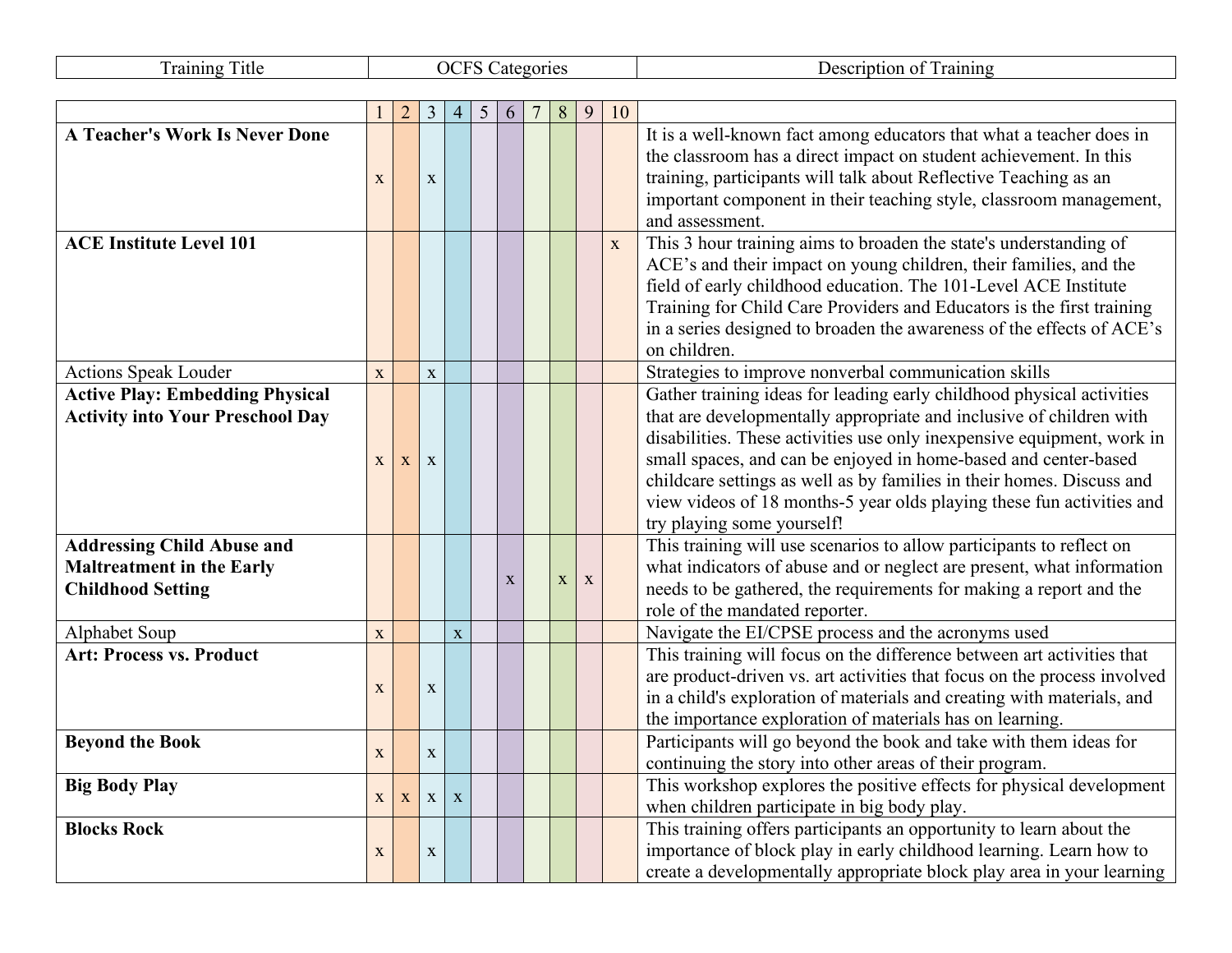|                                         |             |   |                |   |   |              |   |             |   | space for the children you work with and what types of materials can    |
|-----------------------------------------|-------------|---|----------------|---|---|--------------|---|-------------|---|-------------------------------------------------------------------------|
|                                         |             |   |                |   |   |              |   |             |   | be added to the block area to extend and enhance play.                  |
| <b>Bugs are Amazing!</b>                |             |   |                |   |   |              |   |             |   | This workshop will show how much fun learning about insects can         |
|                                         | X           |   | X              |   |   |              |   |             |   | be! Participants will learn how the integrate insects into their        |
|                                         |             |   |                |   |   |              |   |             |   | activities across all domains of learning.                              |
| <b>Building Healthy Eaters</b>          |             |   |                |   |   |              |   |             |   | How can we involve children in making healthy choices? How can          |
|                                         |             |   |                |   |   |              |   |             |   | we design snack options that are healthy and appealing to children?     |
|                                         | X           | X | X              |   |   |              |   |             |   | We explore both of these questions and more as we unravel the world     |
|                                         |             |   |                |   |   |              |   |             |   | of picky eaters and successful snack menu planning                      |
| <b>Building Resiliency</b>              |             |   |                |   |   |              |   |             |   | This training focuses on building resiliency in adults. Even though     |
|                                         |             |   |                |   |   |              |   |             |   | we may not feel like it sometimes, we all possess the power within      |
|                                         |             |   |                |   |   |              |   |             |   | ourselves to harness our protective factors to aid us in bouncing       |
|                                         |             |   |                |   |   |              |   |             |   | back! This thought-provoking training consists of a personal            |
|                                         |             |   |                |   |   |              | X |             |   | assessment for you to complete as well as a guide through the           |
|                                         |             |   |                |   |   |              |   |             |   | assessment drawing out your strengths. Not only will you walk away      |
|                                         |             |   |                |   |   |              |   |             |   | feeling like you can conquer the world, you will have fun while         |
|                                         |             |   |                |   |   |              |   |             |   | doing it!                                                               |
| <b>Building with Recycled Materials</b> |             |   |                |   |   |              |   |             |   | One man's trash may very well be another man's treasure - especially    |
|                                         |             |   |                |   |   |              |   |             |   | when it comes to creative learning! This hands-on training will give    |
|                                         |             |   |                |   |   |              |   |             |   | participants an opportunity to learn ways to use recycled materials     |
|                                         |             |   | X              |   |   |              |   |             |   | and "bits and pieces" to encourage children's creative thinking and     |
|                                         |             |   |                |   |   |              |   |             |   | problem-solving skills. Come explore the world of building with         |
|                                         |             |   |                |   |   |              |   |             |   | recycled materials and discover the endless possibilities!              |
| <b>Bullying</b>                         |             |   |                |   |   |              |   |             |   | Participants will be able to construct a working definition of bullying |
|                                         | $\mathbf X$ |   | $\mathbf{X}$   | X |   |              |   |             |   | as well as identify methods to respond to bullying.                     |
| <b>Cavity Free Kids</b>                 |             |   |                |   |   |              |   |             |   | In this training we will discuss the challenges and strengths we have   |
|                                         | X           | X | X <sub>1</sub> | X |   |              |   |             |   | with establishing good routines around dental health.                   |
| <b>Child Abuse and Maltreatment</b>     |             |   |                |   |   |              |   |             |   | Childcare providers play a special role in the lives of children. A     |
| <b>Including Shaken Baby Syndrome</b>   |             |   |                |   |   |              |   |             |   | major part of a provider's role is to keep children safe. One way       |
|                                         |             |   |                |   |   |              |   |             |   | providers can keep children safe is by recognizing the signs of abuse.  |
|                                         |             |   |                |   |   |              |   |             |   | In this training, we will discuss the role of the mandated reporter. We |
|                                         |             |   |                |   |   | $\mathbf X$  |   | $\mathbf X$ | X | will also review the summary guide for mandated reporters.              |
|                                         |             |   |                |   |   |              |   |             |   | Participants will identify indicators of child abuse and                |
|                                         |             |   |                |   |   |              |   |             |   | maltreatment/neglect and learn the procedure for making reports of      |
|                                         |             |   |                |   |   |              |   |             |   | suspected child abuse and maltreatment/neglect.                         |
| <b>Child Abuse and Maltreatment:</b>    |             |   |                |   |   |              |   |             |   | This training will focus on recognizing signs of abuse and              |
| <b>Making the Call</b>                  |             |   |                |   | X | $\mathbf{X}$ | X | X           | X | maltreatment, proper documentation, and the procedures of making a      |
|                                         |             |   |                |   |   |              |   |             |   | report to the child abuse and maltreatment hotline.                     |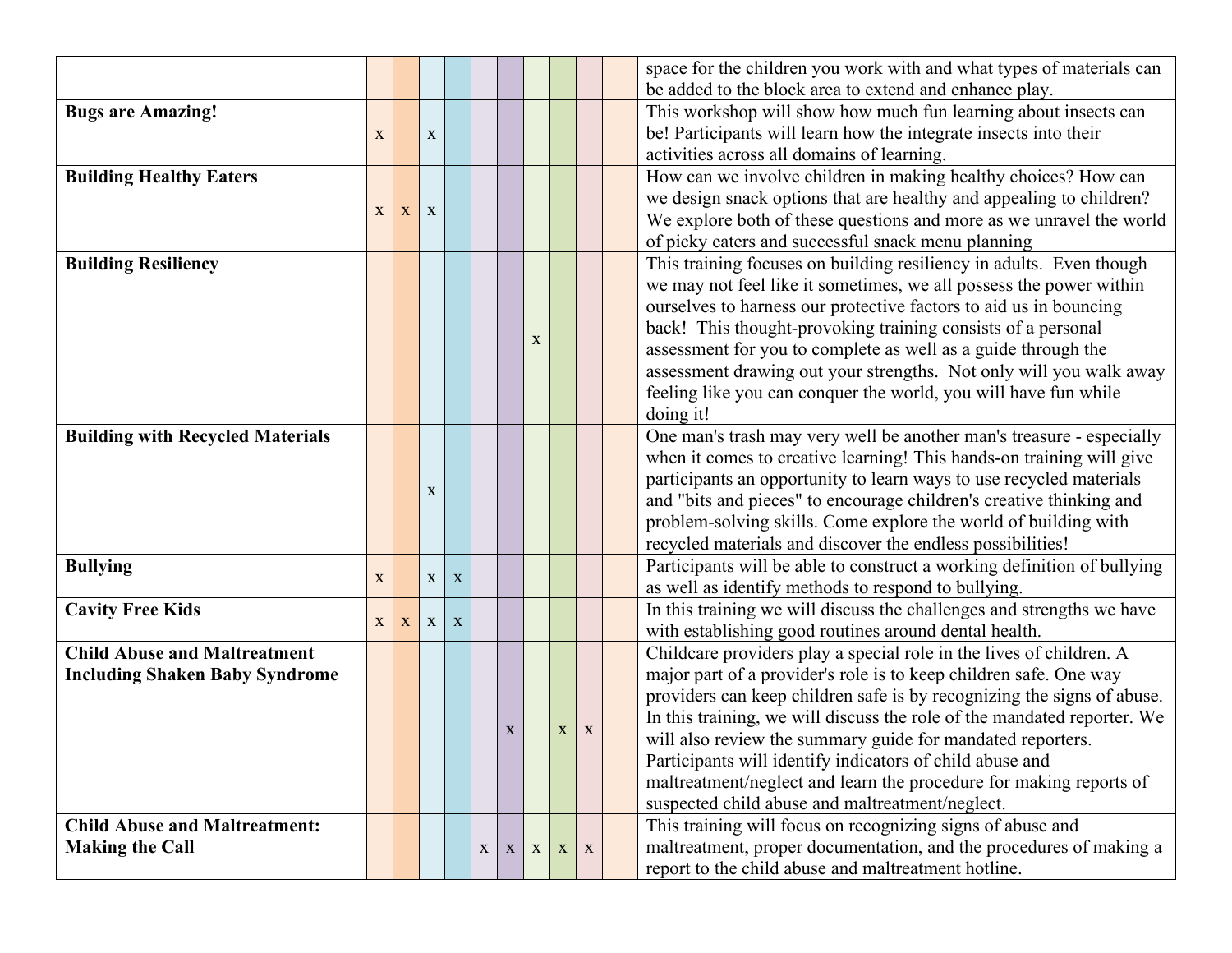| <b>Children with Special Needs: What</b><br>is Our Role?        | $\mathbf X$ |   | $\mathbf X$  |             |   |             |  | This training will discuss the steps of observing and referring a child<br>for evaluation. Terms and acronyms used, and how to support and<br>accommodate the child with disabilities in the early learning<br>environment.                                                                                                                                                                                                                                                                      |
|-----------------------------------------------------------------|-------------|---|--------------|-------------|---|-------------|--|--------------------------------------------------------------------------------------------------------------------------------------------------------------------------------------------------------------------------------------------------------------------------------------------------------------------------------------------------------------------------------------------------------------------------------------------------------------------------------------------------|
| <b>Classroom Meetings: A Tool for</b><br><b>Problem Solving</b> | $\mathbf X$ |   | $\mathbf X$  | $\mathbf X$ |   |             |  | Do you have class meetings in your program? Maybe you call them<br>morning meetings or group time? In this workshop, participants will<br>examine the benefits of using class meetings as a tool to aide in<br>problem solving. Participants will discuss how class meetings can be<br>used to help children learn and practice skills.                                                                                                                                                          |
| <b>Classroom Paperwork</b>                                      |             | X | $\mathbf X$  | $\mathbf X$ | X |             |  | This workshop explores the classroom paperwork required for a child<br>care provider. Participants will review the paperwork required by the<br>Office of Children and Family Services (OCFS). What paperwork is<br>for communicating with families? Participants are encouraged to<br>bring copies of their daily paperwork as we discuss how to get<br>paperwork done while caring for children.                                                                                               |
| <b>Combating Compassion Fatigue</b>                             |             |   |              |             |   | $\mathbf X$ |  | Participants will learn the signs of compassion fatigue which can<br>arise from caring for others. These signs could include physical,<br>emotional, and spiritual distress. Having knowledge of compassion<br>fatigue, the signs to look for, and methods to combat these symptoms<br>will guide participants to a healthier more balanced lifestyle.                                                                                                                                           |
| <b>Communicating as a Team</b>                                  |             |   | $\mathbf{X}$ | X           | X |             |  | When you work as part of a team in an early childhood setting caring<br>for children there are many responsibilities. Maintaining open and<br>effective communication with your team members is critical in<br>maintaining the health and safety of the children in your care. In this<br>session we'll cover how to establish habits to ensure your team is<br>communicating in an effective manner as well as tools you can use in<br>your program to promote communication as a top priority. |
| <b>Confidentiality in Early Child</b><br><b>Education</b>       |             |   | $\mathbf X$  | X           |   |             |  | When you work with young children, you really know a great deal<br>about them - and their families! Keeping this information<br>confidential is a matter of trust, respect, regulations, and ethics! In<br>this workshop we'll take a close look at confidentiality, what it looks<br>like and what can compromise it in early childhood settings.                                                                                                                                               |
| <b>Considering Classroom Design</b>                             | $\mathbf X$ |   | $\mathbf X$  | $\mathbf X$ |   |             |  | This training will introduce participants to developmentally<br>appropriate practice pertaining to classroom design and arrangement,<br>and address barriers to successful classroom design. Participants will<br>work with floor plan templates and materials to design a classroom to<br>meet the needs of a specific age group.                                                                                                                                                               |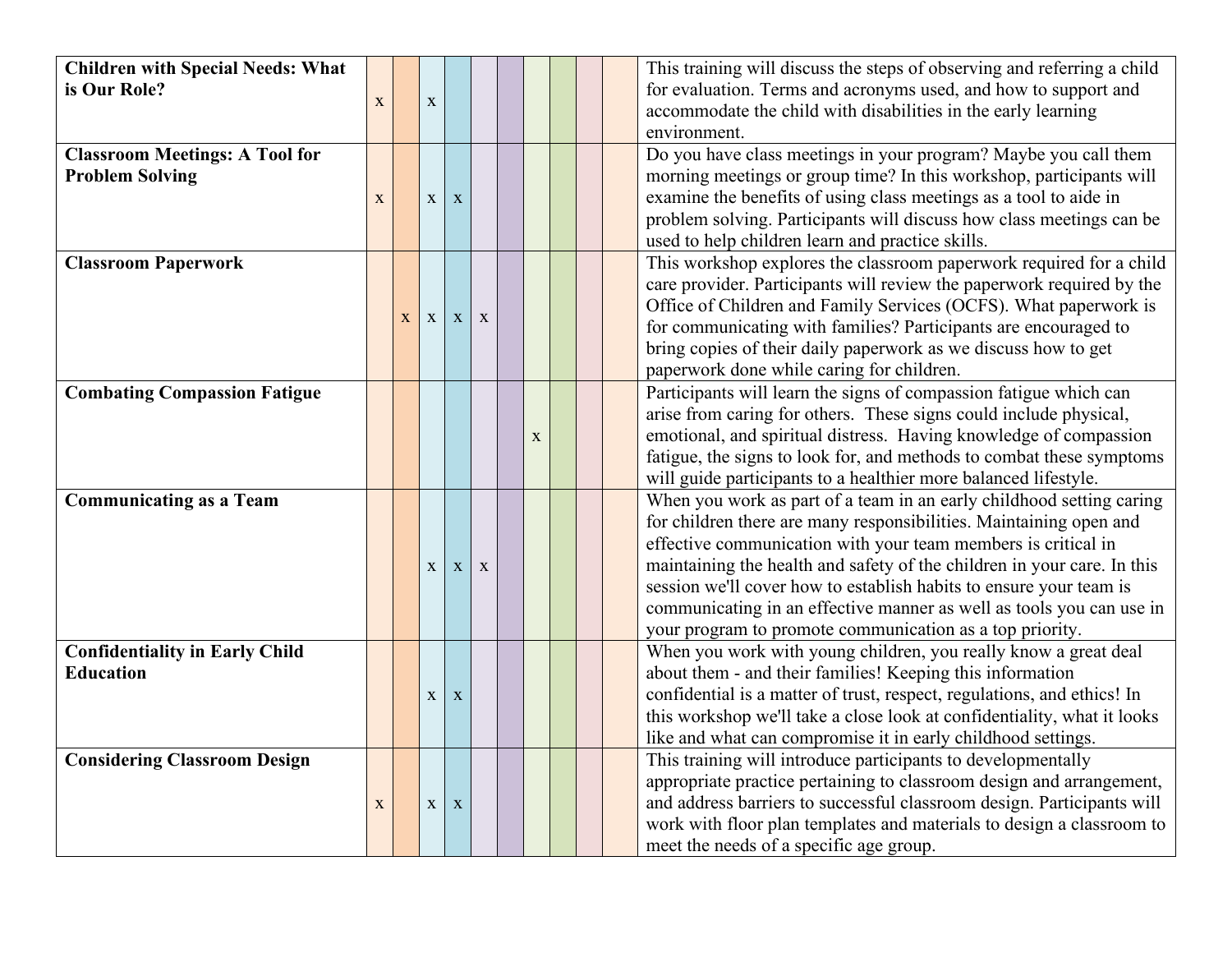| <b>Creating a Print Rich Environment</b> |             |              |             |             |             |  | This training looks at the importance of including print in the early                                                                        |
|------------------------------------------|-------------|--------------|-------------|-------------|-------------|--|----------------------------------------------------------------------------------------------------------------------------------------------|
|                                          | X           |              | $\mathbf X$ |             |             |  | learning environment and how to incorporate print in a variety of                                                                            |
|                                          |             |              |             |             |             |  | unique and child-friendly ways.                                                                                                              |
| <b>Creating a Safe and Healthy</b>       |             |              |             |             |             |  | This training will reinforce the need for providers to be proactive                                                                          |
| <b>Environment</b>                       |             |              |             |             |             |  | with the paperwork they are required to use to document injuries,                                                                            |
|                                          |             | $\mathbf{X}$ |             | $\mathbf X$ |             |  | classroom and program policies and procedures addressing health                                                                              |
|                                          |             |              |             |             |             |  | and safety and daily practices that promote a safe and healthy early                                                                         |
|                                          |             |              |             |             |             |  | childhood learning environment.                                                                                                              |
| <b>Creating Art Outdoors</b>             |             |              |             |             |             |  | This training will focus on how providers can bring art to their                                                                             |
|                                          |             |              |             |             |             |  | outdoor environment and plan fun and engaging experiences that will                                                                          |
|                                          |             |              |             |             |             |  | encourage creativity and development. Ideas will be discussed on                                                                             |
|                                          | $\mathbf X$ |              | $\mathbf X$ |             |             |  | how to incorporate new, exciting materials and activities as well as<br>how to bring your inside art activities to your outdoor environment. |
|                                          |             |              |             |             |             |  | Participants will have the opportunity to create some outdoor art                                                                            |
|                                          |             |              |             |             |             |  | materials to bring back to their program.                                                                                                    |
| <b>Creative Expression</b>               |             |              |             |             |             |  | Participants in this training will be able to implement curriculum that                                                                      |
|                                          |             |              |             |             |             |  | provides children with the opportunity to communicate their learning                                                                         |
|                                          | X           |              | $\mathbf X$ |             |             |  | through creative expression. Participants will discuss strategies for                                                                        |
|                                          |             |              |             |             |             |  | providing child-directed learning and play.                                                                                                  |
| <b>Culture and Caregiving</b>            |             |              |             |             |             |  | This training offers an insight into the complex and exciting world of                                                                       |
|                                          |             |              |             |             |             |  | culture in the early childhood environment. What does cultural                                                                               |
|                                          |             |              |             |             |             |  | awareness look like in the classroom? How does culture fit into child                                                                        |
|                                          | X           |              | $\mathbf X$ |             |             |  | development, and what do we want children to know and do                                                                                     |
|                                          |             |              |             |             |             |  | regarding culture? We will examine these questions and more as we                                                                            |
|                                          |             |              |             |             |             |  | discuss the importance of culture on our lives and the lives of young                                                                        |
|                                          |             |              |             |             |             |  | children and their families.                                                                                                                 |
| <b>Culture in the Classroom</b>          |             |              |             |             |             |  | This training will allow providers the opportunity to assess how they                                                                        |
|                                          |             |              |             |             |             |  | are incorporating culture into their learning environment, as well as                                                                        |
|                                          | $\mathbf X$ |              | $\mathbf X$ | X           |             |  | provide numerous ideas on how to provide activities and examples of                                                                          |
|                                          |             |              |             |             |             |  | how to create an environment and materials that are culturally                                                                               |
| <b>Darkness to Light: Stewards of</b>    |             |              |             |             |             |  | inclusive of all the children and families you work with.<br>This training focuses on the complex problem of child sexual abuse.             |
| <b>Children</b>                          |             |              |             |             |             |  | The training gives participants proactive steps they can use to protect                                                                      |
|                                          |             |              |             |             |             |  | children from sexual abuse. Darkness to Light is a national non-profit                                                                       |
|                                          |             |              |             | $\mathbf X$ | $\mathbf X$ |  | organization that seeks to empower adults to prevent child sexual                                                                            |
|                                          |             |              |             |             |             |  | abuse. The program raises awareness and educations adults on how                                                                             |
|                                          |             |              |             |             |             |  | to prevent, recognize, and deal responsibly to child sexual abuse.                                                                           |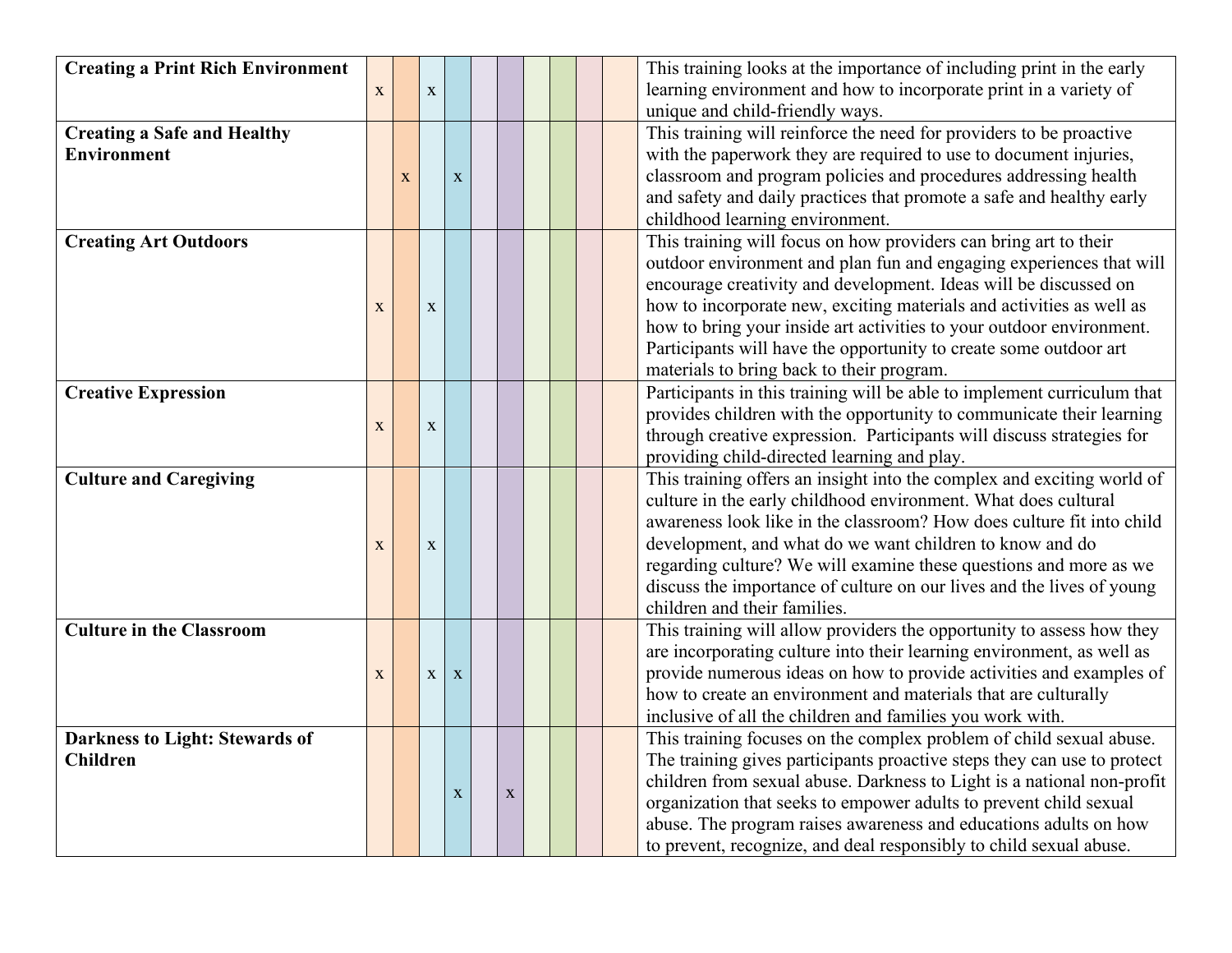| <b>Designing a Staff Orientation Plan</b> |             |              |              |              |             |  | When new staff are hired it is crucial that a well-designed orientation    |
|-------------------------------------------|-------------|--------------|--------------|--------------|-------------|--|----------------------------------------------------------------------------|
|                                           |             |              |              |              |             |  | plan be developed so both the staff and the program managers feel          |
|                                           |             |              |              |              |             |  | comfortable that important information has been covered and the new        |
|                                           |             |              |              |              |             |  | hire has the knowledge they need to enter the classroom with               |
|                                           |             | X            | $\mathbf{X}$ | X            |             |  | background knowledge that allows them to begin work feeling                |
|                                           |             |              |              |              |             |  | confident. In this training we will look at what topics need to be         |
|                                           |             |              |              |              |             |  | covered during a staff orientation and some unique ways you can            |
|                                           |             |              |              |              |             |  | create an orientation plan that is user-friendly and helps staff to retain |
|                                           |             |              |              |              |             |  | the information they are given.                                            |
| <b>Developmentally Appropriate</b>        |             |              |              |              |             |  | This training has been designed to help participants understand the        |
| <b>Discipline and the Regulations</b>     |             |              |              |              |             |  | NYS OCFS Regulations regarding discipline. During this training            |
|                                           |             |              |              |              |             |  | participants will have the opportunity to dissect and discuss the          |
|                                           | X           | $\mathbf{X}$ | $\mathbf{X}$ | $\mathbf{X}$ | X           |  | regulatory requirements for behavior management, how to use                |
|                                           |             |              |              |              |             |  | discipline in a developmentally appropriate manner in childcare            |
|                                           |             |              |              |              |             |  | programs, as well as the difference between the use of physical            |
|                                           |             |              |              |              |             |  | intervention and physical restraint.                                       |
| Digital Media: finding the right          |             |              |              |              |             |  | Working with children there are times we find ourselves faced with         |
| balance                                   |             |              |              |              |             |  | challenges on how to use digital media in our programs. In this            |
|                                           | $\mathbf X$ | $\mathbf X$  |              |              | $\mathbf X$ |  | workshop participants will have the opportunity to examine the             |
|                                           |             |              |              |              |             |  | OCFS Regulations pertaining to digital media and how to use                |
|                                           |             |              |              |              |             |  | developmentally appropriate media in our curriculum.                       |
| <b>Dilemmas for Inclusion</b>             |             |              |              |              |             |  | Children deserve respect for who they are, however, it is difficult to     |
|                                           | $\mathbf X$ | $\mathbf{X}$ | $\mathbf{X}$ |              |             |  | meet the diverse needs of children with and without diagnosed              |
|                                           |             |              |              |              |             |  | disabilities. In this training we will share some of these challenges      |
|                                           |             |              |              |              |             |  | and generate strategies for going forward in our work with children        |
| Don't Box Me In: Creative Ways to         |             |              |              |              |             |  | Kids love playing with cardboard boxes, sometimes more than the            |
| <b>Use Cardboard Boxes</b>                |             |              |              |              |             |  | fancy toys that come in the box. In this session participants will learn   |
|                                           |             |              |              |              |             |  | about the educational opportunities when they bring cardboard boxes        |
|                                           | X           | $\mathbf X$  |              |              |             |  | into the classroom. Ideas will be presented on ways that cardboard         |
|                                           |             |              |              |              |             |  | boxes can be used in the classroom as well as the value of letting         |
|                                           |             |              |              |              |             |  | children use their imagination and creativity to decide how they want      |
|                                           |             |              |              |              |             |  | to use the materials.                                                      |
| <b>Dramatic Play</b>                      |             |              |              |              |             |  | Participants in this training will be able to create and facilitate an     |
|                                           | X           | $\mathbf{X}$ |              |              |             |  | environment in which children can develop cognitive, language, and         |
|                                           |             |              |              |              |             |  | social emotional skills though dramatic play.                              |
| <b>Emergency Preparedness</b>             |             |              |              |              |             |  | When that fire alarm goes off, will you be ready? Are the children         |
|                                           |             |              | $\mathbf{X}$ | $\mathbf{X}$ | $\mathbf X$ |  | ready to go? What do you need to bring with you and where are you          |
|                                           |             |              |              |              |             |  | going? What should you do after the drill is over? Participants will       |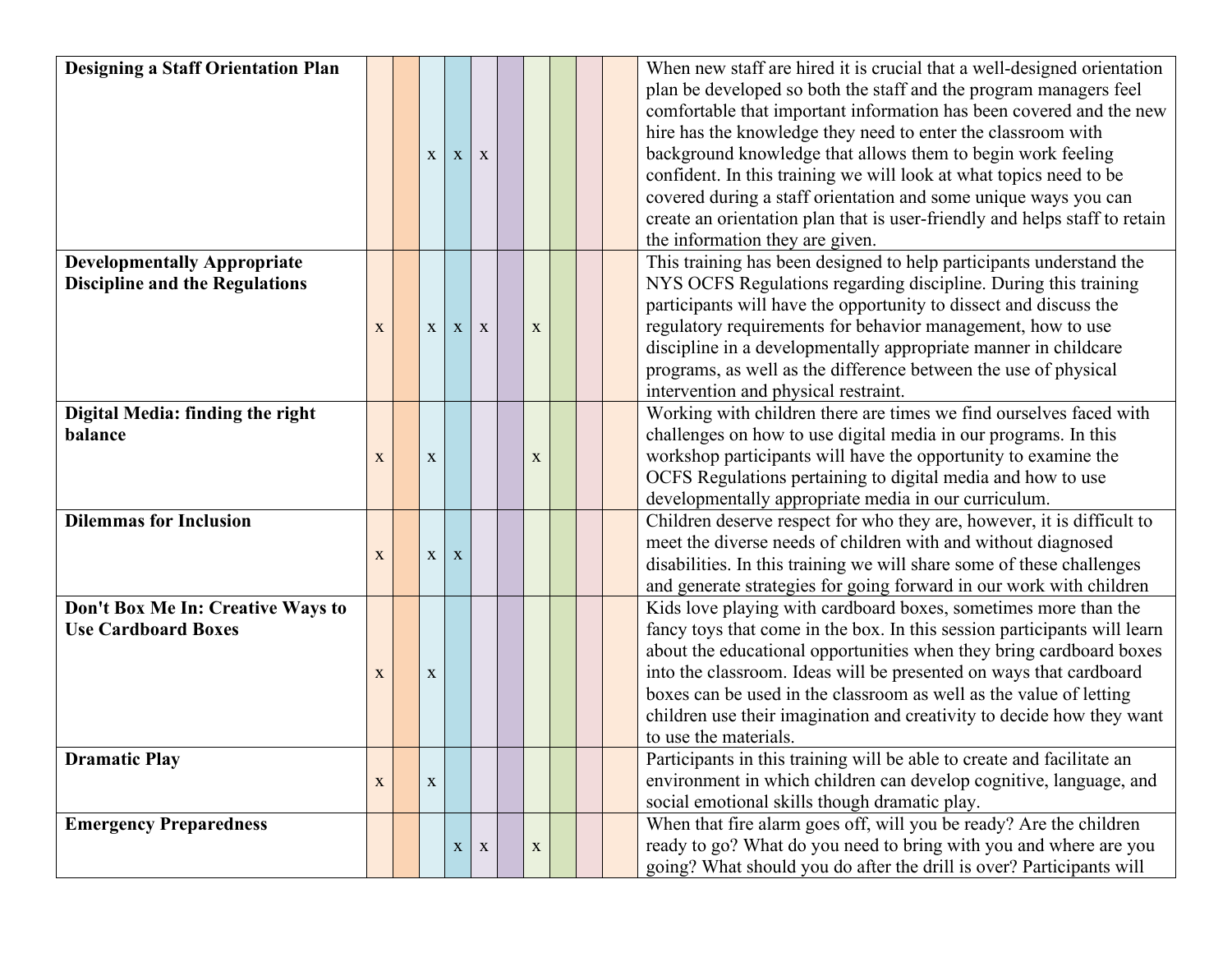|                                            |              |             |              |             |  |  |  | discuss the OCFS paperwork that is required for evacuation drills and<br>shelter in place drills. Participants will discuss how to have a stress |
|--------------------------------------------|--------------|-------------|--------------|-------------|--|--|--|--------------------------------------------------------------------------------------------------------------------------------------------------|
|                                            |              |             |              |             |  |  |  | free and instructive evacuation drill experience.                                                                                                |
| <b>Ergonomics and Early Childhood</b>      |              |             |              |             |  |  |  | Ergonomics is not just a silly word! We need to be mindful of how                                                                                |
| <b>Education</b>                           |              |             |              |             |  |  |  | we set up the early learning environment, and how we use our bodies                                                                              |
|                                            |              |             |              | $\mathbf X$ |  |  |  | in our everyday work with young children so we reduce the                                                                                        |
|                                            |              |             |              |             |  |  |  | likelihood of injuring ourselves. Healthy providers are happy                                                                                    |
|                                            |              |             |              |             |  |  |  | providers!                                                                                                                                       |
| <b>Ethics in Early Childcare</b>           |              |             |              |             |  |  |  | Working in early childcare there are times we find ourselves facing                                                                              |
|                                            |              |             |              |             |  |  |  | ethical situations. In this workshop participants will have the                                                                                  |
|                                            |              |             | $\mathbf X$  | $\mathbf X$ |  |  |  | opportunity to examine the NAEYC Code of Ethical Conduct and its                                                                                 |
|                                            |              |             |              |             |  |  |  | uses in processing those ethical dilemmas.                                                                                                       |
| <b>Everyday Math</b>                       |              |             |              |             |  |  |  | This interactive workshop will present ideas for participants on                                                                                 |
|                                            |              |             |              |             |  |  |  | activities they can do with children to give them the "school                                                                                    |
|                                            |              |             | $\mathbf X$  |             |  |  |  | readiness" skills they need, as well as cover the different ways                                                                                 |
|                                            |              |             |              |             |  |  |  | providers need to use math in their day-to-day operations of their                                                                               |
|                                            |              |             |              |             |  |  |  | programs.                                                                                                                                        |
| <b>Exploring Feelings with Young</b>       |              |             |              |             |  |  |  | Let's explore three important feelings for young children - happy,                                                                               |
| <b>Children</b>                            |              |             |              |             |  |  |  | sad, and mad, and look at strategies and materials that can be used to                                                                           |
|                                            | $\mathbf{X}$ |             | $\mathbf X$  |             |  |  |  | help children understand and regulate emotions and give them skills                                                                              |
|                                            |              |             |              |             |  |  |  | they can use for a lifetime. Make materials to use in the classroom to                                                                           |
|                                            |              |             |              |             |  |  |  | help teach about emotions.                                                                                                                       |
| <b>Flannel Board Activities to Develop</b> |              |             |              |             |  |  |  | This hands-on training will introduce appropriate math concepts for                                                                              |
| <b>Math Skills</b>                         |              |             |              |             |  |  |  | young children and how flannel boards can be used effectively to                                                                                 |
|                                            | $\mathbf X$  |             | $\mathbf X$  |             |  |  |  | teach math concepts. Participants will get to make a flannel board                                                                               |
|                                            |              |             |              |             |  |  |  | and math props they can use in their program.                                                                                                    |
| Food and Other Allergies: Reactions,       |              |             |              |             |  |  |  | This training offers an in-depth look at the pathophysiology of an                                                                               |
| Preventions, Policies                      |              |             |              |             |  |  |  | allergic reaction, and discusses symptoms associated with an allergic                                                                            |
|                                            |              | $\mathbf X$ |              | X           |  |  |  | reaction and anaphylaxis as well as preventive measures that should                                                                              |
|                                            |              |             |              |             |  |  |  | be taken in the education setting, including program policy                                                                                      |
|                                            |              |             |              |             |  |  |  | considerations.                                                                                                                                  |
| <b>Fostering Healthy Habits</b>            |              |             |              |             |  |  |  | This training will discuss the opportunities you as a childcare                                                                                  |
|                                            |              |             |              |             |  |  |  | provider have to teach children the skills to establish healthy habits                                                                           |
|                                            |              |             |              |             |  |  |  | for life such as exercise, healthy eating, good hygiene, getting                                                                                 |
|                                            |              | $X \mid X$  | $\mathbf{X}$ |             |  |  |  | enough rest, and limiting technology. Participants will discuss how to                                                                           |
|                                            |              |             |              |             |  |  |  | incorporate healthy habit practices into your program as well as ideas                                                                           |
|                                            |              |             |              |             |  |  |  | to share with families to promote consistency with healthy habits in                                                                             |
|                                            |              |             |              |             |  |  |  |                                                                                                                                                  |
|                                            |              |             |              |             |  |  |  | the children's homes.                                                                                                                            |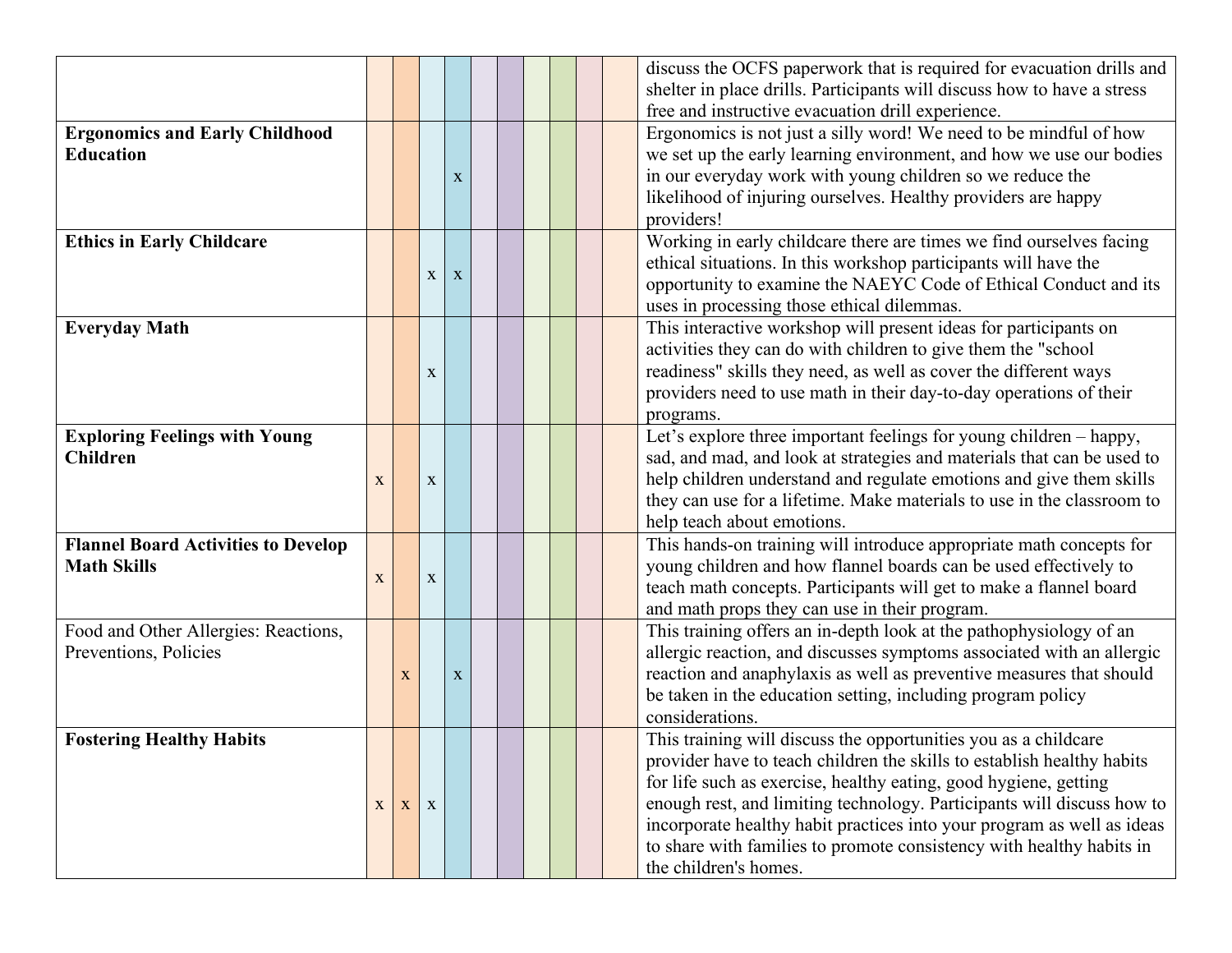| <b>Hand Washing 101</b>               |             |              |              |             |   |   |  | How many times a day do children wash their hands? Are they doing       |
|---------------------------------------|-------------|--------------|--------------|-------------|---|---|--|-------------------------------------------------------------------------|
|                                       |             |              |              |             |   |   |  | a good job? In this workshop participants will discuss proper           |
|                                       | X           |              | $\mathbf X$  |             |   | X |  | handwashing techniques and how we ensure the OCFS regulations on        |
|                                       |             |              |              |             |   |   |  | hand washing are met in our programs. Participants will discuss         |
|                                       |             |              |              |             |   |   |  | curriculum ideas for teaching children to be germ busters.              |
| Head Lice - Knowledge is Power!       |             |              |              |             |   |   |  | This informational training will discuss myths and facts about head     |
|                                       |             |              |              |             |   |   |  | lice, the biology of head lice, transmission, detection and prevention. |
|                                       |             | $\mathbf{X}$ | $\mathbf{X}$ | $\mathbf X$ |   |   |  | Participants will look at sample program policies and procedures for    |
|                                       |             |              |              |             |   |   |  | addressing head lice in the early childhood education setting.          |
| <b>Health &amp; Infection Control</b> |             |              |              |             |   |   |  | This training gives participants the opportunity to address OCFS        |
|                                       |             |              | X            |             |   | X |  | Regulations using "real life" scenarios that will be reviewed,          |
|                                       |             |              |              |             |   |   |  | discussed, and addressed using specific OCFS Regulation criteria.       |
| <b>Helicopter Parents: Building</b>   |             |              |              |             |   |   |  | Finding a balance when parenting can be difficult. During this          |
| <b>Autonomy in Children</b>           |             |              |              |             |   |   |  | training, we will look at parenting scenarios and discuss how to        |
|                                       | X           |              |              |             |   |   |  | address each scenario with supporting parents while allowing healthy    |
|                                       |             |              |              |             |   |   |  | social and emotional growth for children.                               |
| <b>Hiring Practices</b>               |             |              |              |             |   |   |  | In this workshop, participants will be able to create a plan for        |
|                                       |             |              | X            |             | X |   |  | attracting and interviewing new employee. We will also review           |
|                                       |             |              |              |             |   |   |  | paperwork required by OCFS for new employees.                           |
| <b>How to Connect When You Can't</b>  |             |              |              |             |   |   |  | This training offers suggestions and ideas for connections with         |
| <b>Connect: Communicating During</b>  |             |              | $\mathbf X$  | X           | X |   |  | children and families in fun and supportive ways and the various        |
| <b>Program Closures</b>               |             |              |              |             |   |   |  | emotions felt during closure by both children and adults.               |
| <b>Hula Hoop Fun</b>                  |             |              |              |             |   |   |  | Come discover how much fun a hula hoop can be, inside and outside       |
|                                       |             |              |              |             |   |   |  | of the classroom, to support the development of young brains and        |
|                                       | X           | X            | X            |             |   |   |  | bodies! This workshop will provide hours of ideas to help keep          |
|                                       |             |              |              |             |   |   |  | learning and fitness going strong through the seasons.                  |
| I'm Having a Bad Day                  |             |              |              |             |   |   |  | We all have bad days. The children we care for can have bad days.       |
|                                       |             |              |              |             |   |   |  | What can we do when children are having an off day? Participants        |
|                                       |             |              |              |             |   |   |  | will discuss strategies to encourage positive social and emotional      |
|                                       | X           |              | $\mathbf X$  |             |   |   |  | development in children. Participants will also discuss how to          |
|                                       |             |              |              |             |   |   |  | communicate "bad day" information to families in a positive and         |
|                                       |             |              |              |             |   |   |  | constructive manner.                                                    |
| <b>Identifying and Accommodating</b>  |             |              |              |             |   |   |  | This workshop will give participants the opportunity to explore how     |
| <b>Children with Special Needs</b>    |             |              |              |             |   |   |  | they can make accommodations in their programs for children with        |
|                                       | $\mathbf X$ |              | $\mathbf{X}$ | X           |   |   |  | special needs. Participants will develop a plan for communicating       |
|                                       |             |              |              |             |   |   |  | with families in a positive and beneficial way.                         |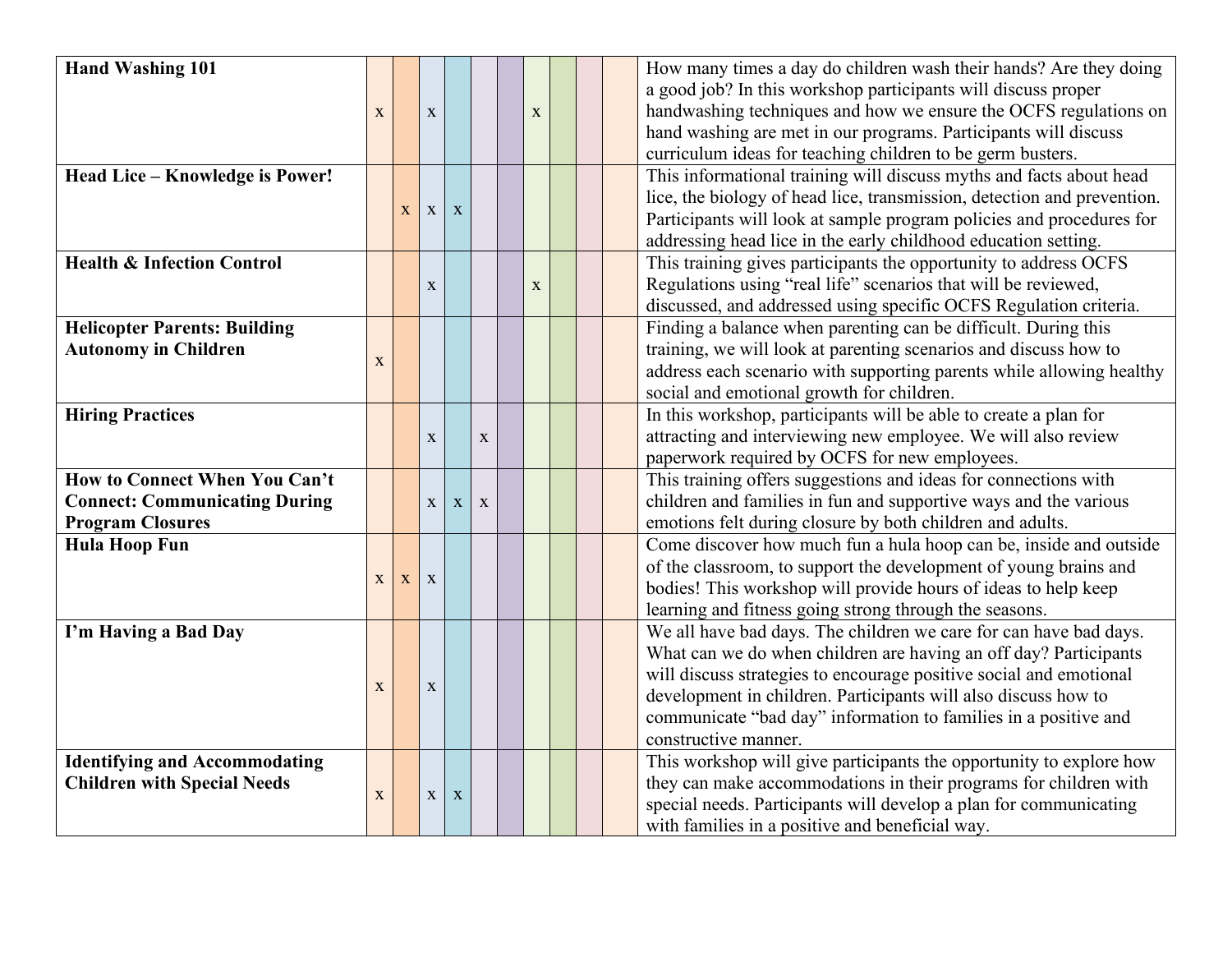| <b>Incorporating Nutrition and Food</b><br><b>Preparation Activities in Your</b><br>Program | X            | X           | $\mathbf{X}$ | X |             |  |  | Nutrition and food preparation can be a fun experience that teaches<br>children about measuring, nutrition, following directions, and many<br>other learning opportunities. In this session, we'll discuss easy ways<br>to incorporate experiences into your program that will be easy and<br>educational. During the session, we'll discuss how to offer an<br>organized experience based on the individual needs of your group.<br>We'll also discuss how to keep everyone safe when we're preparing<br>food and make sure everything is done in a sanitary manner. Come<br>learn how easy it is to a make this a regular part of your program and<br>help foster a love of nutrition and food preparation with your group<br>of kids. |
|---------------------------------------------------------------------------------------------|--------------|-------------|--------------|---|-------------|--|--|------------------------------------------------------------------------------------------------------------------------------------------------------------------------------------------------------------------------------------------------------------------------------------------------------------------------------------------------------------------------------------------------------------------------------------------------------------------------------------------------------------------------------------------------------------------------------------------------------------------------------------------------------------------------------------------------------------------------------------------|
| Intro to Ages & Stages                                                                      | $\mathbf X$  |             | $\mathbf X$  |   | $\mathbf X$ |  |  | In this workshop participants will examine the Ages & Stages<br>Questionnaire and learn to use this easy tool to screen young children<br>for developmental delays. Participants will discuss the appropriate<br>settings and situations in which to use this tool.                                                                                                                                                                                                                                                                                                                                                                                                                                                                      |
| <b>Kindergarten Readiness</b>                                                               | X            |             | $\mathbf X$  |   |             |  |  | This training discusses what we need to consider when helping<br>prepare children for the world of kindergarten. What skills play an<br>important role in success in kindergarten, how do these skills vary<br>from child to child, and what can schools, early childhood programs,<br>and families do to ensure a smooth transition for children both<br>socially and academically.                                                                                                                                                                                                                                                                                                                                                     |
| Learning to Trust                                                                           | $\mathbf X$  | $\mathbf X$ |              |   |             |  |  | Roles of the caregiver in developing social-emotional health                                                                                                                                                                                                                                                                                                                                                                                                                                                                                                                                                                                                                                                                             |
| <b>Light Box Play</b>                                                                       | $\mathbf X$  |             | $\mathbf X$  |   |             |  |  | This hands-on training will explore the various ways a light box can<br>be utilized in the early learning environment to enhance learning.<br>Participants will create a light box to take back to their program to<br>use immediately.                                                                                                                                                                                                                                                                                                                                                                                                                                                                                                  |
| <b>Living with Superheroes</b>                                                              | X            |             | $\mathbf X$  | X |             |  |  | This training will explore the impact of superheroes and superhero<br>play in the world of young children. We will examine the traits of<br>superheroes both old and new, how they impact children's play, and<br>will discuss strategies for allowing for active physical play while still<br>maintaining safety.                                                                                                                                                                                                                                                                                                                                                                                                                       |
| <b>Making Decisions - Parent</b><br>Communication                                           | $\mathbf{X}$ |             | $\mathbf{X}$ |   |             |  |  | Sharing concerns about a child's development with parents                                                                                                                                                                                                                                                                                                                                                                                                                                                                                                                                                                                                                                                                                |
| <b>Making Families Feel Welcome</b>                                                         | $\mathbf X$  |             | $\mathbf X$  |   |             |  |  | During this two-hour evening session, participants will assess and<br>discuss their practices for making families feel welcome in their<br>setting. This training will cover topics such as ensuring the physical<br>environment reflects the children and families you work with,<br>strategies to build relationships with children and families right from                                                                                                                                                                                                                                                                                                                                                                            |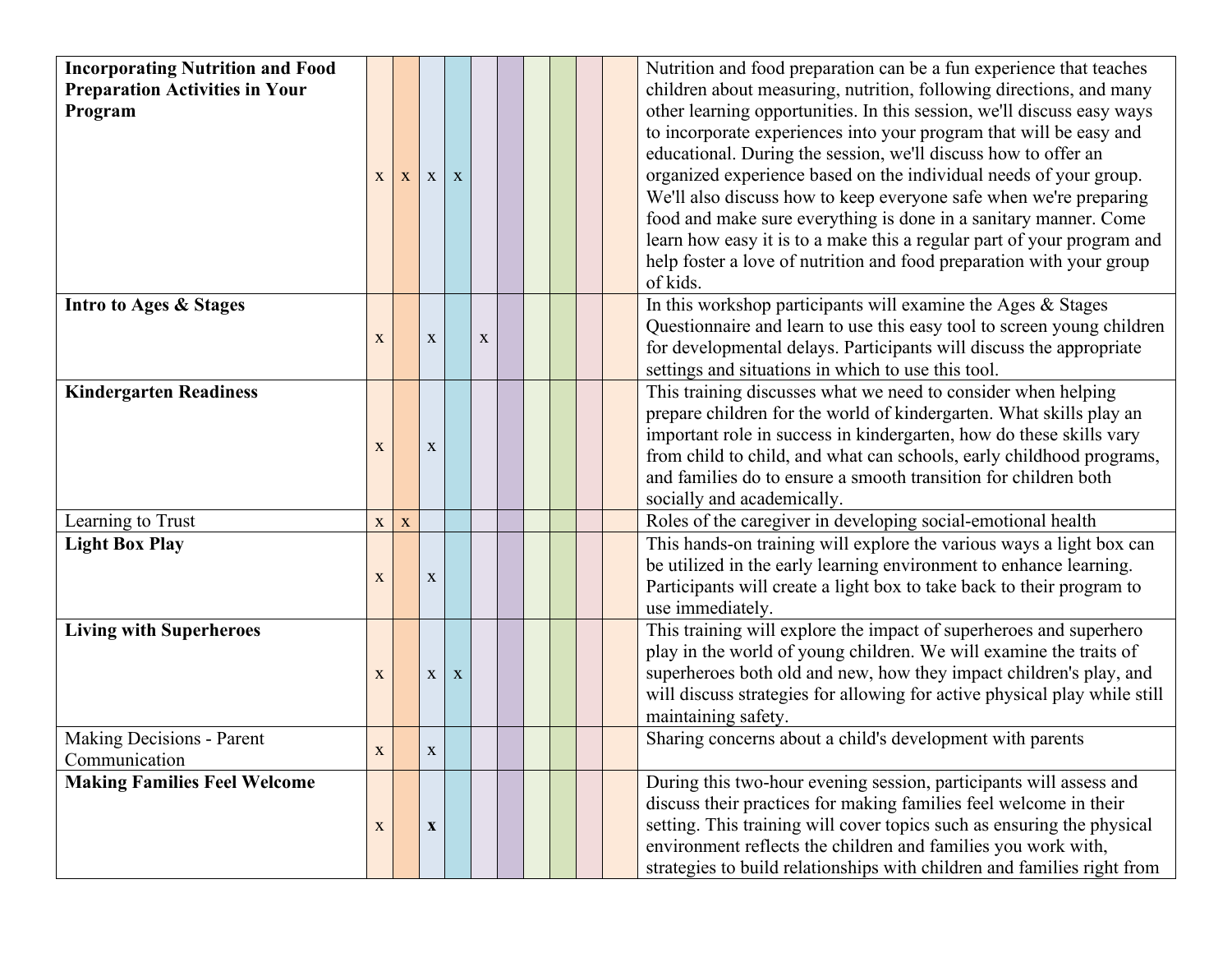|                                                                   |              |             |             |              |             |  | the beginning and communication techniques you can use with<br>families.                                                                                                                                                                                                                                                                                                                                                                                                                                                                                                           |
|-------------------------------------------------------------------|--------------|-------------|-------------|--------------|-------------|--|------------------------------------------------------------------------------------------------------------------------------------------------------------------------------------------------------------------------------------------------------------------------------------------------------------------------------------------------------------------------------------------------------------------------------------------------------------------------------------------------------------------------------------------------------------------------------------|
| <b>Making Flannel Boards and Big</b><br><b>Books</b>              | X            |             | $\mathbf X$ |              |             |  | This hands-on training will provider participants with the opportunity<br>to learn new and exciting ways to enhance their literacy program<br>through the creation of flannel boards and homemade big books!<br>Emphasis will be on the aspect of children's stories that make them<br>so appealing to children and the introduction of new words and<br>concepts through rhyming and picture clues.                                                                                                                                                                               |
| <b>Making Self Care Routine</b>                                   |              |             |             |              | $\mathbf X$ |  | Training will focus on implementing techniques to combat burnout<br>and fatigue while developing an individualized long term self-care<br>plan.                                                                                                                                                                                                                                                                                                                                                                                                                                    |
| <b>Making the Most Out of Circle Time</b>                         | $\mathbf X$  |             | $\mathbf X$ |              |             |  | In this training, participants will discuss circle time as a large group<br>communication. We will also discuss how we can implement circle<br>time in a developmentally appropriate manner.                                                                                                                                                                                                                                                                                                                                                                                       |
| <b>Managing Your Business</b>                                     |              |             |             | $\mathbf{X}$ |             |  | This training will offer family and group family daycare providers an<br>opportunity to practice using various record-keeping forms to assist<br>with tracking expenses and revenue of their program.                                                                                                                                                                                                                                                                                                                                                                              |
| <b>Marketing Your Child Care</b><br><b>Business</b>               |              |             | X           | $\mathbf{x}$ |             |  | This training will guide participants as they review and discuss the<br>many aspects of building and marketing their childcare business.<br>Participants will review the components of designing a business plan<br>and the assessing community needs/attributes of their own program.<br>In addition, participants will address the internal marketing aspects of<br>a successful early childhood program such as Parent Handbook<br>development, initial contact with families and intake procedures<br>including required OCFS forms needed for enrollment into the<br>program. |
| <b>Mealtime Challenges in Group and</b><br><b>Family Day Care</b> | $\mathbf{X}$ | $\mathbf X$ | X           |              |             |  | Mealtime is about more than proper nutrition. Participants will<br>discuss creating a nurturing, safe environment for children where<br>time is spent connecting with other children and adults. Participants<br>will be able to recognize the benefit of engaging with children during<br>mealtimes. Including children of all ages in meal preparation as well<br>as incorporating family style dining in your program will be<br>discussed.                                                                                                                                     |
| <b>Mealtime Challenges</b>                                        | $\mathbf X$  | $\mathbf X$ | X           |              |             |  | Do your childcare mealtimes need more sparkle? Does the<br>conversation between child and caregiver lack in energy? In this<br>workshop, participants will be able to recognize the benefit of<br>engaging with children during mealtimes. Participants will discuss                                                                                                                                                                                                                                                                                                               |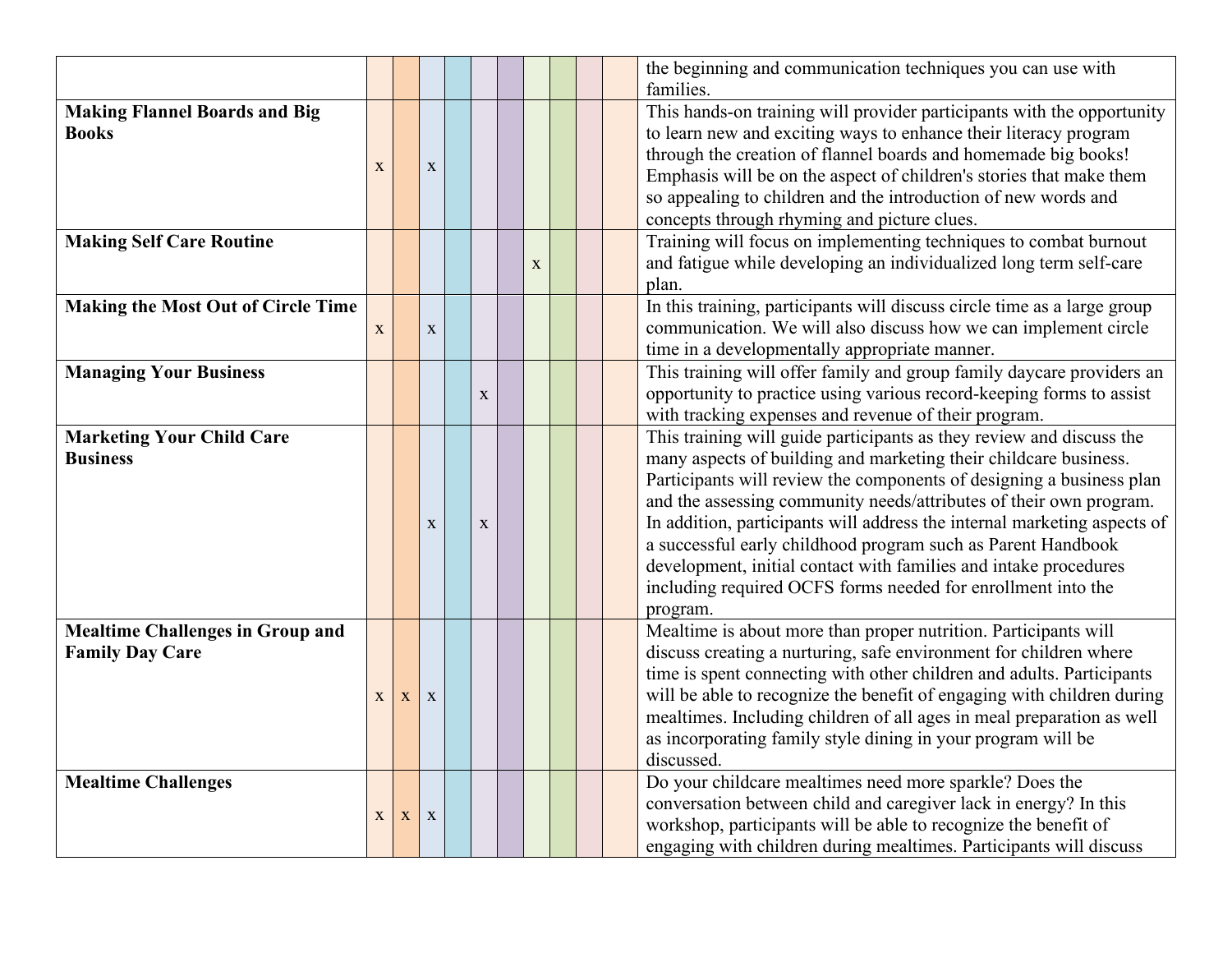|                                      |              |              |              |              |             |   |             |              | ways to include simple food prep and family style dining in their       |
|--------------------------------------|--------------|--------------|--------------|--------------|-------------|---|-------------|--------------|-------------------------------------------------------------------------|
|                                      |              |              |              |              |             |   |             |              | program.                                                                |
| <b>Mother Goose and More!</b>        |              |              |              |              |             |   |             |              | Participants will learn how to incorporate (using webbing technique)    |
|                                      | X            |              | $\mathbf X$  |              |             |   |             |              | math and science concepts for preschool/school aged children into       |
|                                      |              |              |              |              |             |   |             |              | daily learning using nursery rhymes to introduce concepts such as       |
|                                      |              |              |              |              |             |   |             |              | counting, cause and effect, predicting, sequencing, for example.        |
| <b>Music &amp; Movement</b>          |              |              |              |              |             |   |             |              | Participants in this training will create opportunities for children to |
|                                      |              |              |              |              |             |   |             |              | practice skills that develop coordination, balance, movement, and       |
|                                      | X            | $\mathbf{X}$ | X            |              |             |   |             |              | strength. Participants will discuss ideas for music and movement in     |
|                                      |              |              |              |              |             |   |             |              | the classroom as well as allowing children to communicate their         |
|                                      |              |              |              |              |             |   |             |              | understanding through movement and drama.                               |
| New Regulations                      |              | $\mathbf X$  | $\mathbf X$  | $\mathbf X$  |             | X |             |              | OCFS Regulations changes reviewed (for any modality)                    |
| <b>Outdoor Gross Motor Play</b>      |              |              |              |              |             |   |             |              | Participants will experience gross motor games and identify a variety   |
|                                      |              |              |              |              |             |   |             |              | of equipment or props that can be used during game play. Together       |
|                                      | $\mathbf{X}$ | $\mathbf X$  |              |              |             |   |             |              | we will create a resource file of games and discuss how they can be     |
|                                      |              |              |              |              |             |   |             |              | used to teach a variety of curriculum areas.                            |
| <b>Outdoor Winter Activities</b>     |              |              |              |              |             |   |             |              | Do you find outdoor play challenging in the winter? In this training,   |
|                                      |              |              |              |              |             |   |             |              | participants will be able to identify a variety of strategies to engage |
|                                      | $\mathbf{X}$ | $\mathbf{X}$ | $\mathbf{X}$ | $\mathbf{X}$ |             |   |             |              | children's attention while playing outside in the winter. Participants  |
|                                      |              |              |              |              |             |   |             |              | will also examine safety procedures for outdoor winter play.            |
| <b>Paperwork &amp; Regulations</b>   |              |              |              |              |             |   |             |              | This training will focus on the paperwork and regulations connected     |
| Pertaining to Child Abuse &          |              |              |              |              |             |   |             |              | to child abuse and maltreatment. Participants will walk through the     |
| <b>Maltreatment</b>                  |              |              |              |              | $\mathbf X$ |   | $\mathbf X$ |              | process of properly documenting and reporting suspected child           |
|                                      |              |              |              |              |             |   |             |              | abuse.                                                                  |
| <b>Paperwork &amp; Regulations</b>   |              |              |              |              |             |   |             |              | This training will focus on the paperwork and regulations connected     |
| Pertaining to Child Abuse &          |              |              |              |              |             |   |             |              | to child abuse and maltreatment. Participants will walk through the     |
| <b>Maltreatment Including Shaken</b> |              |              |              |              | $\mathbf X$ |   | $\mathbf X$ | $\mathbf{X}$ | process of properly documenting and reporting suspected child abuse     |
| <b>Baby Syndrome</b>                 |              |              |              |              |             |   |             |              | as well as information on the identification and prevention of shaken   |
|                                      |              |              |              |              |             |   |             |              | baby syndrome.                                                          |
| Pizza Pizza!                         |              |              |              |              |             |   |             |              | This fun, hands-on training will introduce pizza as a learning tool!    |
|                                      |              |              |              |              |             |   |             |              | We will look at concepts that can be linked to the common pizza         |
|                                      |              |              |              |              |             |   |             |              | such as parts-to-whole, shapes, the five senses, and growing a pizza    |
|                                      | $\mathbf X$  |              | $\mathbf X$  |              |             |   |             |              | garden with children! Participants will leave with ideas they can       |
|                                      |              |              |              |              |             |   |             |              | implement in their classrooms. Bring your own slice of pizza for        |
|                                      |              |              |              |              |             |   |             |              | incentive!!!                                                            |
| Planes, Trains, & Automobiles        |              |              |              |              |             |   |             |              | Come play with cars, trains, and planes and discuss developmentally     |
|                                      | X            |              | X            |              |             | X |             |              | appropriate lesson plans for transportation. Participants will          |
|                                      |              |              |              |              |             |   |             |              | experience curriculum that integrates dramatic play, blocks, literacy,  |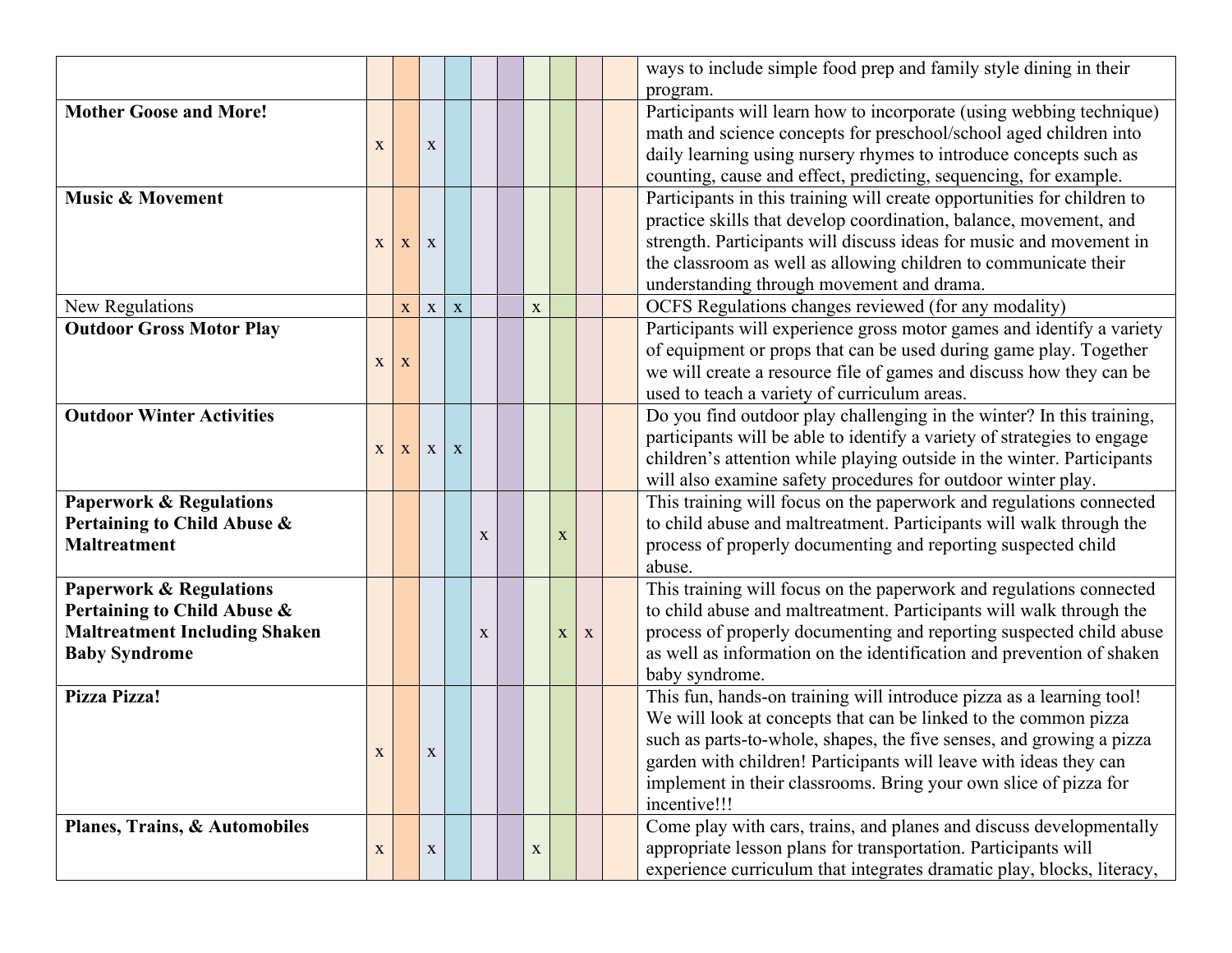|                                           |              |              |              |  |             |  | art, math, science, and gross motor play. We will also be discussing      |
|-------------------------------------------|--------------|--------------|--------------|--|-------------|--|---------------------------------------------------------------------------|
|                                           |              |              |              |  |             |  | the OCFS Regulations and paperwork for transporting children.             |
| <b>Playground Readiness</b>               |              |              |              |  |             |  | This workshop will focus on the playground space being ready for          |
|                                           |              |              |              |  |             |  | children. Participants will discuss ways to ensure the play area is safe  |
|                                           |              | $\mathbf{X}$ | $\mathbf{X}$ |  |             |  | and ready for children to explore as well as ways to ensure their first   |
|                                           |              |              |              |  |             |  | aid kit is nearby and fully stocked. We will also discuss outdoor         |
|                                           |              |              |              |  |             |  | gross motor play.                                                         |
| <b>Portfolio Accountability</b>           |              |              |              |  |             |  | Gathering data about children to assess a child's learning and            |
|                                           |              |              |              |  |             |  | development is a central part of the teacher's role. Teachers must        |
|                                           |              |              |              |  |             |  | make daily decisions about children that should be based on accurate      |
|                                           | X            | $\mathbf X$  |              |  |             |  | and appropriate information. Portfolios, work samples, and teacher        |
|                                           |              |              |              |  |             |  | observations over time can provide the tools necessary to identify        |
|                                           |              |              |              |  |             |  | individual strengths and areas for growth.                                |
| <b>Positive Behavior Guidance</b>         |              |              |              |  |             |  | In this training, participants will gain positive strategies for reducing |
|                                           |              |              |              |  |             |  |                                                                           |
|                                           |              |              |              |  |             |  | the likelihood of challenging behaviors in preschool children. Such       |
|                                           | X            | $\mathbf X$  |              |  | $\mathbf X$ |  | as creating a nurturing relationship with children and providing a        |
|                                           |              |              |              |  |             |  | predictable routine. Participants will also discuss strategies to         |
|                                           |              |              |              |  |             |  | manage challenging behaviors once they have occurred as well as           |
|                                           |              |              |              |  |             |  | reviewing the OCFS Regulations section on behavior management.            |
| <b>Practicing the Pause</b>               |              |              |              |  |             |  | We live in a fast paced, hectic world that not only affects us but        |
|                                           |              |              |              |  |             |  | children too! Mindfulness is a practice which allows an opportunity       |
|                                           |              |              |              |  |             |  | to reduce stress and anxiety by being present in the moment. The          |
|                                           |              |              |              |  |             |  | pause is practiced through an awareness of feelings and senses. Did       |
|                                           |              |              |              |  |             |  | you know you can start mindfulness practices with children as early       |
|                                           | X            | $\mathbf X$  |              |  |             |  | as toddlerhood? Participants will learn to incorporate mindfulness in     |
|                                           |              |              |              |  |             |  | the classroom encouraging relaxation, improved focus, increased           |
|                                           |              |              |              |  |             |  | self-esteem, better mood, reinforces social skills, decreases worry,      |
|                                           |              |              |              |  |             |  | promotes favorable decision making, and self-regulation. Participants     |
|                                           |              |              |              |  |             |  | will discuss how mindfulness can enhance positive behavior                |
|                                           |              |              |              |  |             |  | management skills in children and assists with transitions.               |
| <b>Preparing for Terrific Transitions</b> |              |              |              |  |             |  | Do you find it challenging to transition children from one activity to    |
|                                           |              |              |              |  |             |  | another? Do you find yourself comforting family members during            |
|                                           |              |              |              |  |             |  | drop off time? This workshop is for you! Participants will discuss the    |
|                                           | X            | X            |              |  |             |  | importance of working with children during transitions and how to         |
|                                           |              |              |              |  |             |  | help children and their families cope with the separation and             |
|                                           |              |              |              |  |             |  | transition from home to childcare.                                        |
| <b>Proactive Classroom Management</b>     |              |              |              |  |             |  | This training will cover proactive strategies that ECE professionals      |
|                                           | $\mathbf{X}$ | $\mathbf{X}$ |              |  |             |  |                                                                           |
|                                           |              |              |              |  |             |  | can use in their settings to establish consistent routines, and a         |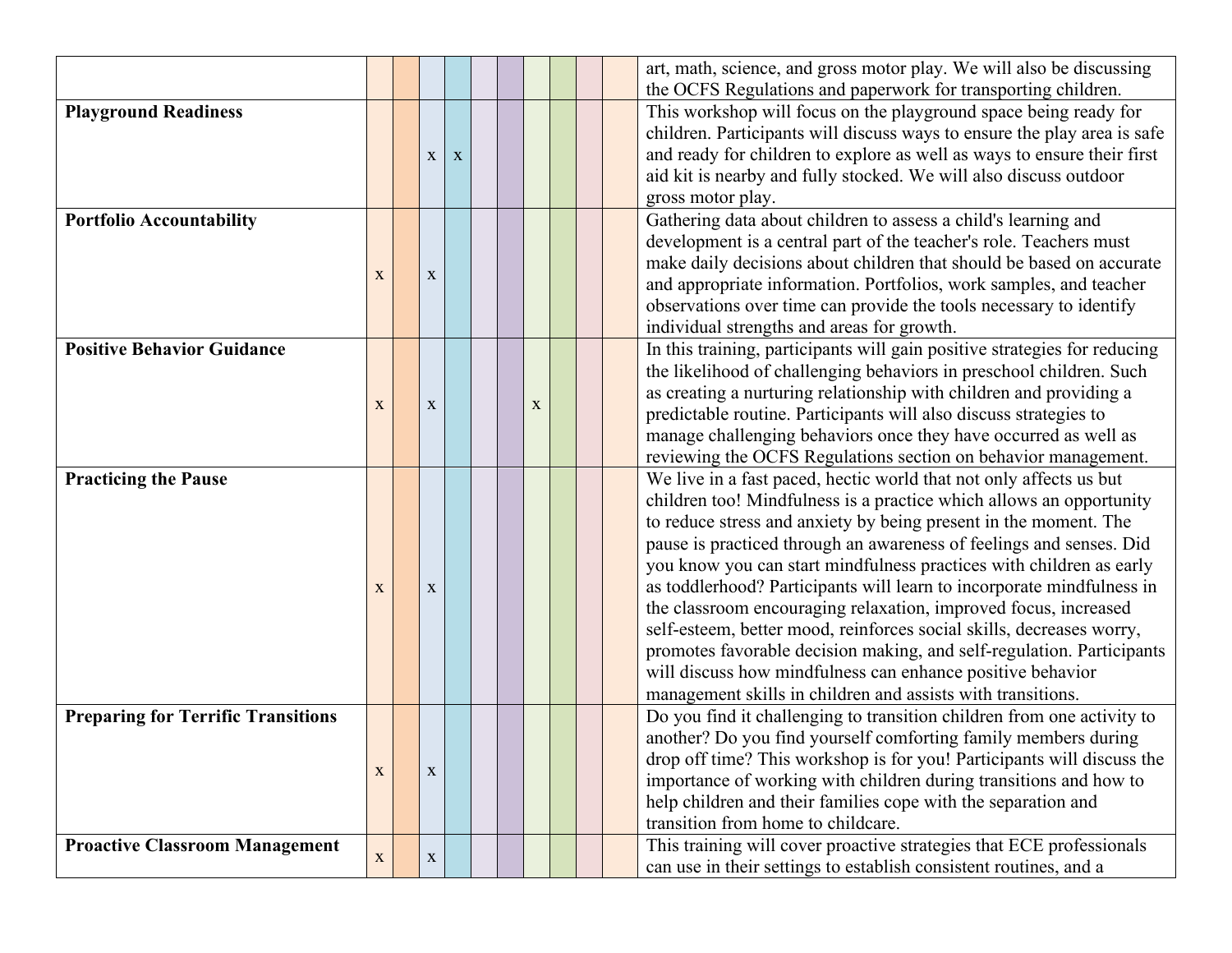|                                                         |              |   |              |             |   |  |  | predictable environment. The session will cover set up of the<br>physical environment, transitions, daily schedule, using classroom<br>cues, classroom rules, building relationships, and teaching<br>social/emotional skills                                                                                                                                                                                                                                                                                        |
|---------------------------------------------------------|--------------|---|--------------|-------------|---|--|--|----------------------------------------------------------------------------------------------------------------------------------------------------------------------------------------------------------------------------------------------------------------------------------------------------------------------------------------------------------------------------------------------------------------------------------------------------------------------------------------------------------------------|
| <b>Professional Paperwork</b>                           |              |   |              |             | X |  |  | This training module will consist of 5 classes that will provide<br>participants opportunities to design a resume, a professional portfolio<br>and review how to navigate the interview process as tools to be used<br>for advancement in the early childhood field. This training is geared<br>towards individuals who have previously completed their CDA 120<br>hour classroom requirement, as well as individuals who would like to<br>create a resume and portfolio that can be used for career<br>advancement. |
| <b>Professionalism and Parent</b><br>Communication      |              |   |              | $\mathbf X$ |   |  |  | In this training, participants will look at the importance of being<br>professional when working with families. Participants will have an<br>opportunity to discuss scenarios common to the early childhood<br>workplace and how professionalism and ethics play an important role<br>in successfully addressing each scenario.                                                                                                                                                                                      |
| <b>Promoting Physical Development</b>                   | X            | X | $\mathbf X$  |             |   |  |  | This hands-on training will focus on promoting both fine and gross<br>motor development in preschool children. Participants will engage in<br>activities as well as discussions pertaining to understanding fine and<br>gross motor development. This training will introduce<br>developmentally appropriate fine and gross motor activities that can<br>be used in the preschool environment.                                                                                                                       |
| <b>Prop Box Fun</b>                                     | $\mathbf X$  |   | $\mathbf X$  |             |   |  |  | Participants will learn about the concept of designing prop boxes as a<br>curriculum aid, creating a prop box with correlating activities based<br>on a theme or learning concept.                                                                                                                                                                                                                                                                                                                                   |
| <b>Puppet Power!</b>                                    | $\mathbf X$  |   | $\mathbf X$  |             |   |  |  | This hands-on training will give providers opportunities to not only<br>create handmade puppets but will offer an insight into the many ways<br>puppets can be used in early learning. A variety of different types of<br>puppets will be displayed, as well as puppet stages.                                                                                                                                                                                                                                       |
| <b>Purposeful Conversations with</b><br><b>Children</b> | $\mathbf{X}$ |   | $\mathbf{X}$ |             |   |  |  | Let's take a look at our conversations with children and discuss how<br>asking purposeful questions during these conversations can support a<br>child's critical thinking and help them to reflect on their daily work<br>and play.                                                                                                                                                                                                                                                                                  |
| <b>Rainy Day Activities</b>                             | $\mathbf X$  |   | $\mathbf X$  |             |   |  |  | When it's raining outside and you are stuck indoors, you need to be<br>ready with activity ideas. Participants in this training will create a list<br>of activities to fill those rainy days. We will discuss how activities<br>can be modified to fit a range of ages.                                                                                                                                                                                                                                              |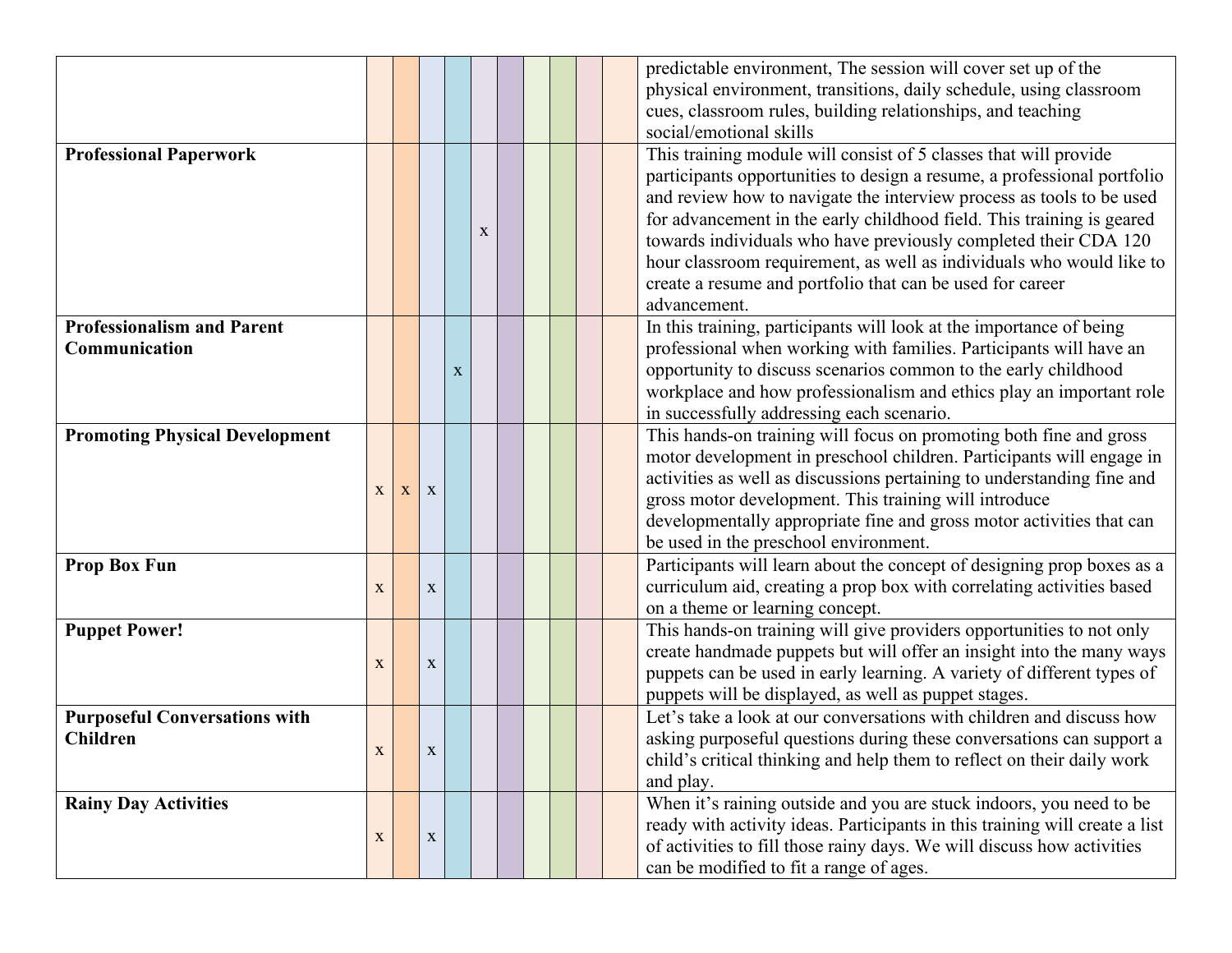| <b>Ramps and Pathways</b>                |             |   |              |             |              |              |  | In this hands-on construction class, participants will be challenged to       |
|------------------------------------------|-------------|---|--------------|-------------|--------------|--------------|--|-------------------------------------------------------------------------------|
|                                          |             |   |              |             |              |              |  | build ramps and pathways using inexpensive materials like paper               |
|                                          |             |   | X            |             |              |              |  | towel tubes, funnels, and wooden dowels. Use of concepts like                 |
|                                          |             |   |              |             |              |              |  | teamwork and collaboration are critical in STEM disciplines.                  |
| <b>Regulations Review</b>                |             |   |              |             |              |              |  | This training gives participants the opportunity to address OFCS              |
|                                          |             |   |              |             |              | X            |  | Regulations using "real life" scenarios that will be reviewed,                |
|                                          |             |   |              |             |              |              |  | discussed, and addressed using specific OCFS Regulation criteria.             |
| <b>Renewal Ready</b>                     |             |   |              |             |              |              |  | Participants will discuss OCFS regulations, paperwork, and best               |
|                                          |             |   | X            |             | X            | X            |  | practices for storing papers to adhere by OCFS regulations and to             |
|                                          |             |   |              |             |              |              |  | help inspections run smoothly.                                                |
| <b>Rituals &amp; Traditions</b>          |             |   |              |             |              |              |  | Develop a positive classroom community by creating rituals and                |
|                                          |             |   |              |             |              |              |  | traditions in your childcare program. Participants will be able to            |
|                                          | $\mathbf X$ |   | $\mathbf X$  | $\mathbf X$ |              |              |  | examine program routines that they can turn into the rituals and              |
|                                          |             |   |              |             |              |              |  | traditions to foster a positive community for children and their              |
|                                          |             |   |              |             |              |              |  | families.                                                                     |
| <b>Safety &amp; Supervision</b>          |             |   |              |             |              |              |  | This training gives participants the opportunity to address OCFS              |
|                                          |             | X |              | $\mathbf X$ |              | X            |  | Regulations using "real life" scenarios that will be reviewed,                |
|                                          |             |   |              |             |              |              |  | discussed, and addressed using specific OCFS Regulation criteria.             |
| <b>Sandbox Learning</b>                  |             |   |              |             |              |              |  | Come and discover the hidden learning that goes on in the sandbox!            |
|                                          |             |   |              |             |              |              |  | Participants will discuss ways to enhance sandbox play, use sand for          |
|                                          | X           |   | $\mathbf{X}$ | X           |              |              |  | sensory learning activities, set up safe sandbox play, and introduce          |
|                                          |             |   |              |             |              |              |  | traditional and non-traditional materials into sand play.                     |
| <b>Scribbles to Sentences</b>            |             |   |              |             |              |              |  | This training will offer insight into the various stages of development       |
|                                          |             |   |              |             |              |              |  | that children experience as they prepare to begin to write.                   |
|                                          |             |   |              |             |              |              |  | Participants will relate the importance of early marking and                  |
|                                          | X           |   | $\mathbf X$  |             |              |              |  | scribbling as preparation for later letter and word writing. We will          |
|                                          |             |   |              |             |              |              |  | discuss and choose materials that will support the various stages of          |
|                                          |             |   |              |             |              |              |  | the writing process and design writing center plans based on ideas            |
|                                          |             |   |              |             |              |              |  | shared and information learned during the training.                           |
| Sensory or Behavior?                     | X           |   | $\mathbf X$  |             |              |              |  | The difference between sensory needs $&$ behavior issues                      |
| <b>Sensory Science</b>                   |             |   |              |             |              |              |  | Engage in activities that allow children to be inquisitive. Focus on          |
|                                          | $\mathbf X$ |   | $\mathbf X$  |             |              |              |  | how to plan age-appropriate sensory science activities.                       |
| <b>Sheltering In Place</b>               |             |   |              |             |              |              |  | Discuss the OCFS regulations for shelter in place drills. Discuss how         |
|                                          |             |   |              | X           | $\mathbf{X}$ | $\mathbf{X}$ |  | to have a stress free and instructive experience.                             |
| <b>Soaring Separation Anxiety during</b> |             |   |              |             |              |              |  | Due to uncertain times, separation anxiety is at an all-time high! Child care |
| COVID-19                                 |             |   |              |             |              |              |  | providers have been tasked with aiding children and parents through this      |
|                                          | $\mathbf X$ |   | $\mathbf X$  | $\mathbf X$ |              |              |  | challenging time. This training will bring light to the signs of separation   |
|                                          |             |   |              |             |              |              |  | anxiety, strategies to assist those in your program, and how to recognize     |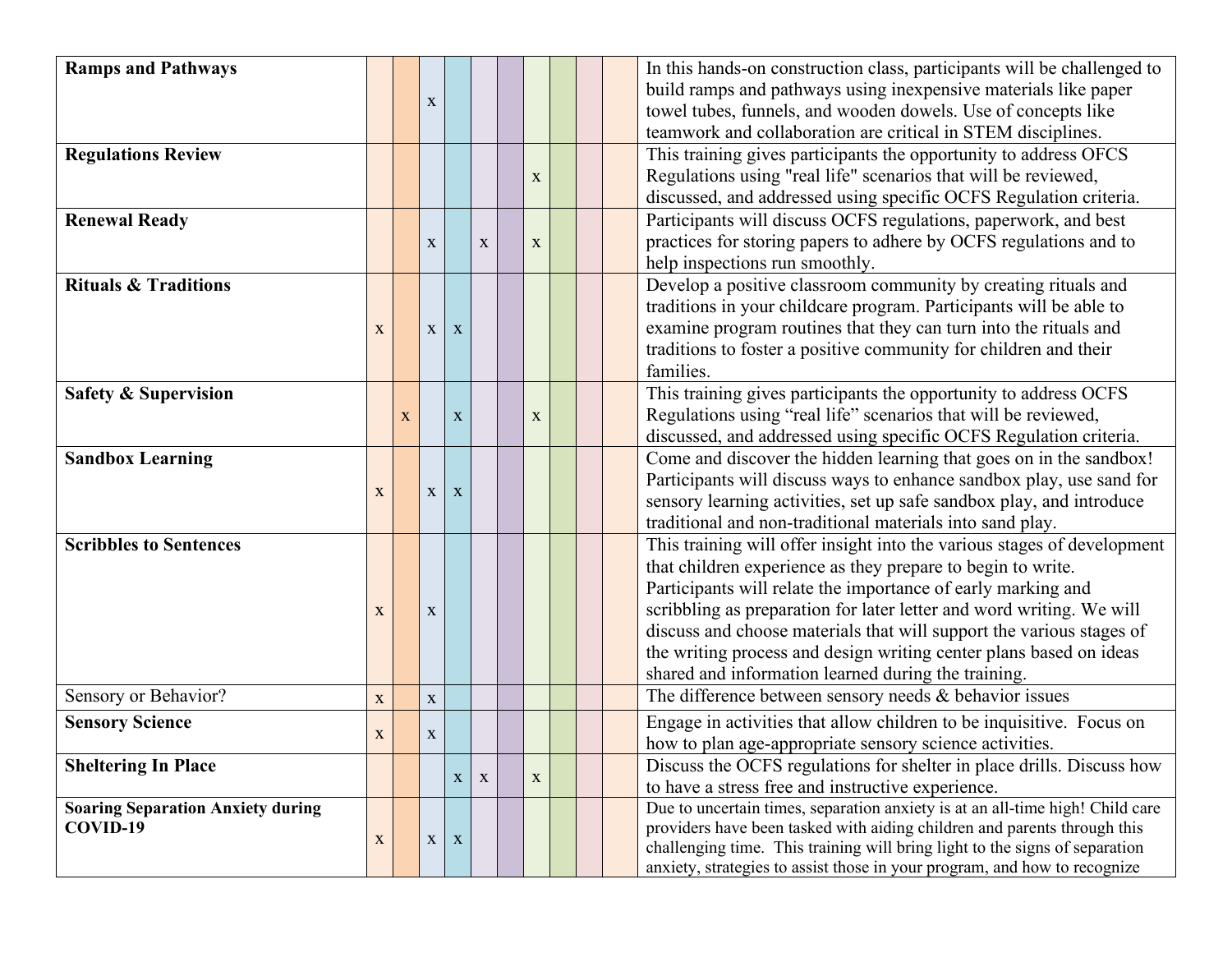|                                                                                                                                                     |             |              |                   |              |             |  | appropriate techniques that ultimately result in positive experiences for<br>both children and their families.                                                                                                                                                                                                                                                                                                                                                                            |  |  |  |
|-----------------------------------------------------------------------------------------------------------------------------------------------------|-------------|--------------|-------------------|--------------|-------------|--|-------------------------------------------------------------------------------------------------------------------------------------------------------------------------------------------------------------------------------------------------------------------------------------------------------------------------------------------------------------------------------------------------------------------------------------------------------------------------------------------|--|--|--|
| <b>STEM Ed Starts Early</b>                                                                                                                         | $\mathbf X$ | $\mathbf X$  | $\mathbf X$       | $\mathbf X$  |             |  | Focus on science, technology, engineering, and math.                                                                                                                                                                                                                                                                                                                                                                                                                                      |  |  |  |
| <b>Successful Separation: Supporting</b><br><b>Parents and Their Children</b>                                                                       | $\mathbf X$ |              | $\mathbf X$       |              |             |  | Leaving your infant or toddler at childcare can be an over-whelming<br>feeling. Parents and children need support and understanding to help<br>them successfully navigate the challenges of separating at drop off<br>time.                                                                                                                                                                                                                                                               |  |  |  |
| <b>Supervision of Children</b>                                                                                                                      | X           |              | $X \mid X \mid X$ |              | $\mathbf X$ |  | This session will review the NYS OCFS regulations related to<br>supervision of children as well as assess the strategies to utilize for<br>supervising children. This training is meant to help providers ensure<br>that they have a full understanding of supervision of children of all<br>ages as well as ensuring their environment is set up for successful<br>supervision.                                                                                                          |  |  |  |
| <b>Summertime Challenges</b>                                                                                                                        |             | $\mathbf{X}$ | $\mathbf{X}$      |              | $\mathbf X$ |  | Identify strategies to engage children's attention during summer<br>childcare. Examine the regulations for planning field trips.                                                                                                                                                                                                                                                                                                                                                          |  |  |  |
| <b>Supporting Different Family</b><br><b>Structures</b>                                                                                             | $\mathbf X$ | $\mathbf X$  |                   |              |             |  | This training will take a close look at the family dynamics in families<br>who are made up of the following family structures: Grandparents<br>raising grandchildren Helicopter Parents deployed in the military<br>Incarcerated parents                                                                                                                                                                                                                                                  |  |  |  |
| <b>Supporting Dual Language</b><br><b>Learners</b>                                                                                                  | $\mathbf X$ | $\mathbf X$  | $\mathbf X$       |              |             |  | During this training, participants will discuss their role in supporting<br>dual language learners through conversation and interactions,<br>environmental supports, and family interactions.                                                                                                                                                                                                                                                                                             |  |  |  |
| <b>Supporting Transgender Youth in</b><br><b>Education Settings</b>                                                                                 | X           | $\mathbf X$  | $\mathbf X$       |              |             |  | This training will focus on the issues transgender, gender-<br>nonconforming, and questioning youth have as they navigate both<br>their personal lives and their school experiences. Participants will<br>take a close look at ways to support and affirm gender for these youth<br>through such things as the use of correct names and pronouns,<br>understanding laws pertaining to transgender youth, and recognizing<br>discrimination in schools and ways schools can be made safer. |  |  |  |
| <b>Take the Anger Challenge</b>                                                                                                                     | $\mathbf X$ | $\mathbf X$  | $\mathbf{X}$      |              |             |  | Focus on strategies to reduce anger in children. What makes children<br>angry and how to support change in a child's behavior.                                                                                                                                                                                                                                                                                                                                                            |  |  |  |
| <b>Taking Action: Protocol for</b><br><b>Protecting Against and</b><br><b>Documenting and Reporting</b><br><b>Incidents That Occur in Childcare</b> |             |              | $\mathbf{X}$      | $\mathbf{X}$ | $\mathbf X$ |  | Focus on the documentation using the OCFS Incident Report form.<br>Discuss the role supervision plays in reducing injuries.                                                                                                                                                                                                                                                                                                                                                               |  |  |  |
| <b>Teaching Children in A Diverse</b><br>World                                                                                                      | X           | $\mathbf X$  |                   |              |             |  | This training will discuss the many different issues that arise around<br>the topics of diversity, culture, abilities, and how to help children<br>grow an understanding and appreciate the differences (and                                                                                                                                                                                                                                                                              |  |  |  |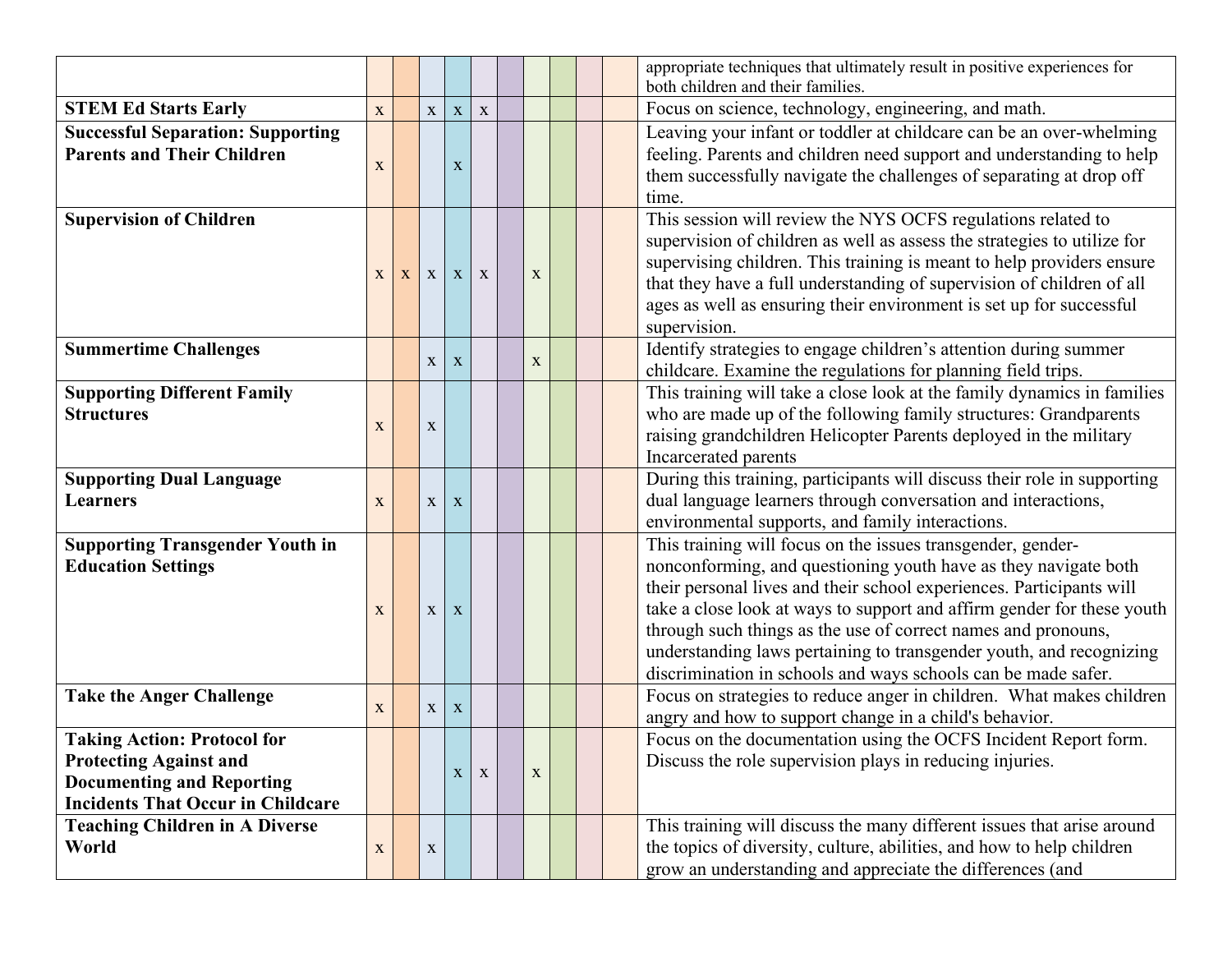|                                       |             |  |             |             |   |   |                                                                        | similarities) in people. Focus will also include ideas on helping      |
|---------------------------------------|-------------|--|-------------|-------------|---|---|------------------------------------------------------------------------|------------------------------------------------------------------------|
|                                       |             |  |             |             |   |   |                                                                        | children develop a healthy sense of self.                              |
| <b>Teaching Children Kindness</b>     |             |  |             |             |   |   |                                                                        | This training will focus on the important work of teaching children    |
|                                       |             |  |             |             |   |   | kindness. Participants will reflect on their understanding of the role |                                                                        |
|                                       | X           |  | $\mathbf X$ |             |   |   |                                                                        | kindness and empathy play in positive social development and create    |
|                                       |             |  |             |             |   |   |                                                                        | activities that help to teach the concept of kindness to children.     |
| <b>Teaching Community Awareness</b>   |             |  |             |             |   |   |                                                                        | Center and home-based programs for children are a place where they     |
|                                       |             |  |             |             |   |   |                                                                        | have their first sense of community outside their home. Having a       |
|                                       |             |  |             |             |   |   |                                                                        | sense of community starts here but can develop into much more.         |
|                                       | X           |  | $\mathbf X$ |             |   |   |                                                                        | Community involves the places, people, and activities in our lives as  |
|                                       |             |  |             |             |   |   |                                                                        | well. This training session is intended to offer participants ideas of |
|                                       |             |  |             |             |   |   |                                                                        | how to teach about community and incorporate activities into your      |
|                                       |             |  |             |             |   |   |                                                                        | program that are developmentally appropriate.                          |
| <b>Tech in Child Care</b>             |             |  |             |             |   |   |                                                                        | Using technology in your childcare program can be a tricky thing.      |
|                                       |             |  |             |             |   |   |                                                                        | How can you be sure to use technology that is developmentally          |
|                                       |             |  |             |             |   |   |                                                                        | appropriate for the children you care for? Participants in this        |
|                                       | X           |  | $\mathbf X$ |             | X |   |                                                                        | workshop will examine how to use technology in curriculum to           |
|                                       |             |  |             |             |   |   |                                                                        | engage children in problem solving and thinking creatively.            |
|                                       |             |  |             |             |   |   |                                                                        | Participants will also discuss the ways technology can be used in a    |
|                                       |             |  |             |             |   |   |                                                                        | childcare business.                                                    |
| Ten Books that Support Diversity,     |             |  |             |             |   |   |                                                                        | Ten children's books focusing on diversity, gender, and self-esteem    |
| <b>Gender, and Self-Esteem</b>        | X           |  | X           |             |   |   |                                                                        | will be reviewed with discussion around how the incorporate these      |
|                                       |             |  |             |             |   |   |                                                                        | books into everyday learning across various learning domains.          |
| The Art of Storytelling               |             |  |             |             |   |   |                                                                        | This interactive training will focus on how to make a story come       |
|                                       | $\mathbf X$ |  | $\mathbf X$ |             |   |   |                                                                        | alive to engage and inspire children to develop their own stories.     |
| <b>The Basics of Behavior</b>         |             |  |             |             |   |   |                                                                        | Review the Behavior Management Regulations and what we can do          |
|                                       | $\mathbf X$ |  | X           |             | X | X |                                                                        | to help reduce the likelihood of challenging behaviors.                |
| <b>The Emotional Rollercoaster of</b> |             |  |             |             |   |   |                                                                        | This training will discuss the many emotions felt by both children     |
| <b>Preparing for Kindergarten</b>     |             |  |             |             |   |   |                                                                        | and parents as they prepare for the new adventure called               |
|                                       | X           |  | X           | $\mathbf X$ |   |   |                                                                        | "kindergarten". Participants will discuss what to look for when        |
|                                       |             |  |             |             |   |   |                                                                        | children are feeling the stress of change and how they can help        |
|                                       |             |  |             |             |   |   |                                                                        | prepare children for this change.                                      |
| <b>The Homespun Library - Going</b>   |             |  |             |             |   |   |                                                                        | This training will discuss ways to enhance the literacy area of        |
| <b>Beyond the Book</b>                |             |  |             |             |   |   |                                                                        | Preschool classrooms through the introduction of various "tools" that  |
|                                       | $\mathbf X$ |  |             |             |   |   |                                                                        | can be easily created and added to literacy/language learning areas,   |
|                                       |             |  | $\mathbf X$ |             |   |   |                                                                        | such as flannel boards, big books, books created in various formats    |
|                                       |             |  |             |             |   |   |                                                                        | (accordion books, scroll stories, texture books, story-stones, story   |
|                                       |             |  |             |             |   |   |                                                                        | cubes, file folder flannel boards)                                     |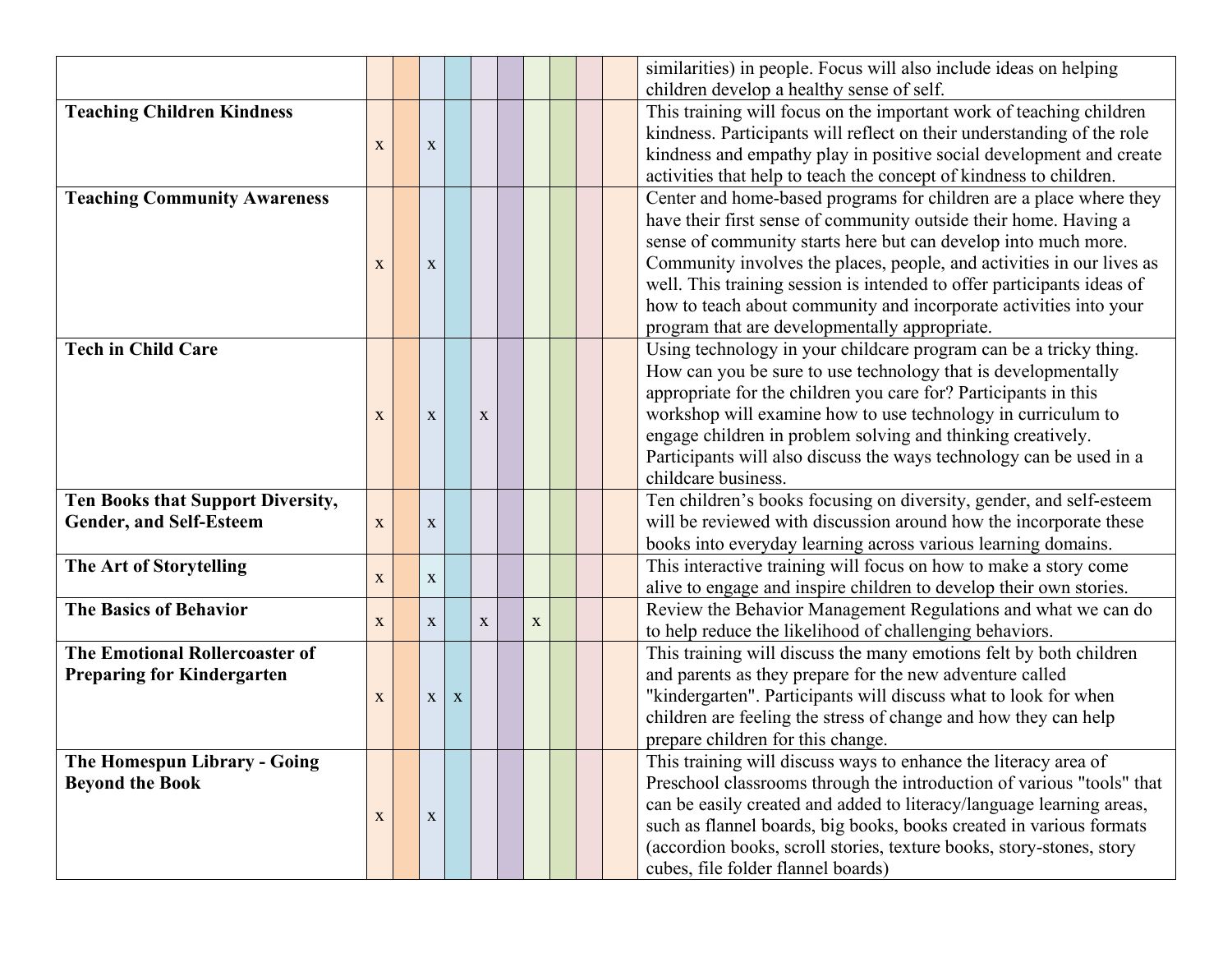| The Link Between Drawing and<br>Writing                                  | $\mathbf X$  |   | $\mathbf X$ |  |             |             |             |  | In this training, we'll take a walk through the process of developing<br>writings skills for young children by taking a close look at the link<br>between their early scribblings and drawings and emergent writing<br>skills.                                                                                                                                                                                                                                                                                                                                        |
|--------------------------------------------------------------------------|--------------|---|-------------|--|-------------|-------------|-------------|--|-----------------------------------------------------------------------------------------------------------------------------------------------------------------------------------------------------------------------------------------------------------------------------------------------------------------------------------------------------------------------------------------------------------------------------------------------------------------------------------------------------------------------------------------------------------------------|
| The Role of the Mandated Reporter<br>in the World of Virtual Learning    | X            |   | $\mathbf X$ |  | $\mathbf X$ |             | $\mathbf X$ |  | Visit the role of the MR and how it's OCFS description pertains to<br>interacting with children and families in a virtual world. Learn to<br>look for indications of CAM and how to offer resources to families.                                                                                                                                                                                                                                                                                                                                                      |
| <b>The Power of Play</b>                                                 | X            |   | $\mathbf X$ |  |             |             |             |  | In this training, participants will explore the power and importance of<br>play. Focusing on child-directed vs adult-directed play, participants<br>will discuss object play and social play for young children.                                                                                                                                                                                                                                                                                                                                                      |
| There's an APP for That!                                                 |              | X | X           |  |             | $\mathbf X$ |             |  | This training will visit the use of many wonderful Apps that can be<br>found online to use in your curriculum planning and activity<br>developing for children as well as self-help Apps for busy childcare<br>providers. Discover where you can see a live jellyfish cam or an App<br>that reminds you to hydrate throughout your day. Visit Apps that will<br>help you plan exciting, age-appropriate activities to share with<br>children and parents.                                                                                                             |
| <b>Using puppets to discuss COVID-19</b><br>and Mask-Wearing to Children | $\mathbf{X}$ | X | X           |  |             |             |             |  | This training will visit the use of puppets and "social stories" as ways<br>to help children understand the changes caused by COVID-19,<br>including the use of face masks. Participants will create puppets and<br>discuss how observing children helps to direct the storytelling using<br>puppets.                                                                                                                                                                                                                                                                 |
| <b>Using Songs and Fingerplays</b>                                       | X            |   | $\mathbf X$ |  |             |             |             |  | Songs and fingerplay to use in your childcare programs. Songs and<br>fingerplays are great during times of transition.                                                                                                                                                                                                                                                                                                                                                                                                                                                |
| <b>Using Your Outdoor Environment</b><br>as a "Third Teacher"            | X            |   | $\mathbf X$ |  |             |             |             |  | This training will help providers to see their outdoor play space in a<br>whole new light, with opportunities to discuss and share ideas for fun<br>learning experiences for children that are designed specifically for<br>outdoor play and learning. Participants are encouraged to bring<br>photos of their outdoor play space for use in discussing how they can<br>customize their outdoor learning environment, using elements<br>specific to their space. Participants will leave with a variety of ideas<br>they can easily add to their outdoor play spaces. |
| We Before Me                                                             |              |   | $\mathbf X$ |  |             |             |             |  | Identify your strengths and weaknesses with the goal of learning how<br>to become a better team player.                                                                                                                                                                                                                                                                                                                                                                                                                                                               |
| <b>Webbing as a Strategy for</b><br><b>Purposeful Teaching</b>           | $\mathbf X$  |   | $\mathbf X$ |  |             |             |             |  | Creating learning experiences that are developmentally appropriate<br>and meaningful to children is a complex process. In this training, we<br>will look at using a technique called "webbing" to create learning<br>experiences for children that focus on all domains of learning and                                                                                                                                                                                                                                                                               |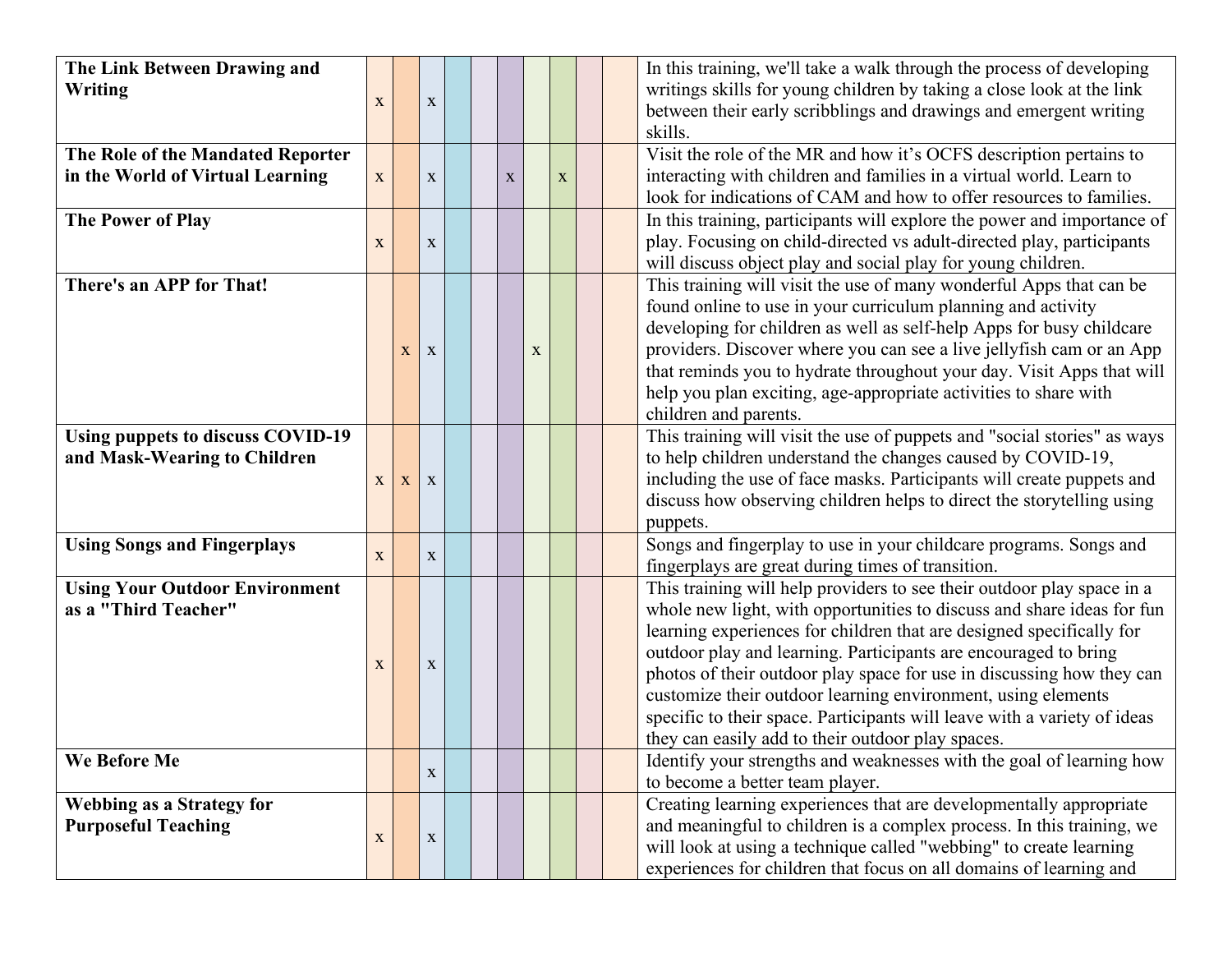|                                        |             |              |   |   |   |  |              | also consider the child! Participants will review sample webs to          |  |  |  |  |  |
|----------------------------------------|-------------|--------------|---|---|---|--|--------------|---------------------------------------------------------------------------|--|--|--|--|--|
|                                        |             |              |   |   |   |  |              | determine their appropriateness and will design a web that focuses on     |  |  |  |  |  |
|                                        |             |              |   |   |   |  |              | the interests, activities, and needs of children.                         |  |  |  |  |  |
| <b>What Can We Do About Adverse</b>    |             |              |   |   |   |  |              | This training will give childcare providers a better understanding of     |  |  |  |  |  |
| <b>Childhood Experiences?</b>          |             | X            |   |   |   |  | $\mathbf{X}$ | Adverse Childhood Experiences (ACEs) and strategies that can be           |  |  |  |  |  |
|                                        |             |              |   |   |   |  |              | used in our programs to reduce the impact of ACEs.                        |  |  |  |  |  |
| <b>What Does Art Offer?</b>            |             |              |   |   |   |  |              | This training will take a close look at the importance of art             |  |  |  |  |  |
|                                        |             |              |   |   |   |  |              | expression in the world of early learning. We will look at how art        |  |  |  |  |  |
|                                        | X           | X            | X |   |   |  |              | enhances self-confidence and self-awareness, enhances                     |  |  |  |  |  |
|                                        |             |              |   |   |   |  |              | communication, motivates children and gives them a variety of ways        |  |  |  |  |  |
|                                        |             |              |   |   |   |  |              | to express and represent their world.                                     |  |  |  |  |  |
| <b>What Does Engaged Teaching Look</b> |             |              |   |   |   |  |              | This training will explore how to interact with children to support       |  |  |  |  |  |
| Like?                                  |             |              |   |   |   |  |              | curiosity, scaffold learning, and deepen children's knowledge and         |  |  |  |  |  |
|                                        |             |              |   |   |   |  |              | awareness. We will look at how using the Core Body of Knowledge           |  |  |  |  |  |
|                                        | X           | X            |   |   |   |  |              | (CBK) can assist educators with creating environments and                 |  |  |  |  |  |
|                                        |             |              |   |   |   |  |              | curriculum that engage and sustain learning and reflect the               |  |  |  |  |  |
|                                        |             |              |   |   |   |  |              | importance of child/educator interactions and relationships.              |  |  |  |  |  |
| <b>What is DAP?</b>                    |             |              |   |   |   |  |              | Examine NAEYC information on DAP to relate meaningful planning            |  |  |  |  |  |
|                                        | X           | X            |   |   |   |  |              | to appropriate activities to meet the needs of the child.                 |  |  |  |  |  |
| What Role Do You Play in               |             |              |   |   |   |  |              | In this training, participants will explore the important role they play  |  |  |  |  |  |
| <b>Children's Play?</b>                |             |              |   |   |   |  |              | in facilitating quality play opportunities for children in their program. |  |  |  |  |  |
|                                        |             |              |   |   |   |  |              | Participants will explore how factors such as their learning              |  |  |  |  |  |
|                                        | X           | $\mathbf{X}$ |   |   |   |  |              | environment, materials, and their beliefs on their role in children's     |  |  |  |  |  |
|                                        |             |              |   |   |   |  |              | play impact the quality of the experiences that are offered to children   |  |  |  |  |  |
|                                        |             |              |   |   |   |  |              | each day.                                                                 |  |  |  |  |  |
| <b>What's in Your Handbook?</b>        |             |              |   |   |   |  |              | Spend time reviewing what policies and procedures should be shared        |  |  |  |  |  |
|                                        |             | $\mathbf{X}$ | X | X | X |  |              | with new parents and employees.                                           |  |  |  |  |  |
| <b>When Families Struggle</b>          |             |              |   |   |   |  |              | Focus on the role of the provider in supporting families who are          |  |  |  |  |  |
|                                        |             |              |   |   |   |  |              | experiencing difficulties and recognizing the impact these difficulties   |  |  |  |  |  |
|                                        | X           | $\mathbf X$  | X |   |   |  |              | can have on children. We will look at signs of stress in young            |  |  |  |  |  |
|                                        |             |              |   |   |   |  |              | children and various types of struggles families experience.              |  |  |  |  |  |
| <b>You Are Not Alone</b>               |             |              |   |   |   |  |              | Look at the ways to support children with behavior challenges, and        |  |  |  |  |  |
|                                        | $\mathbf X$ | $\mathbf{X}$ | X |   |   |  |              | support families and staff working with the child.                        |  |  |  |  |  |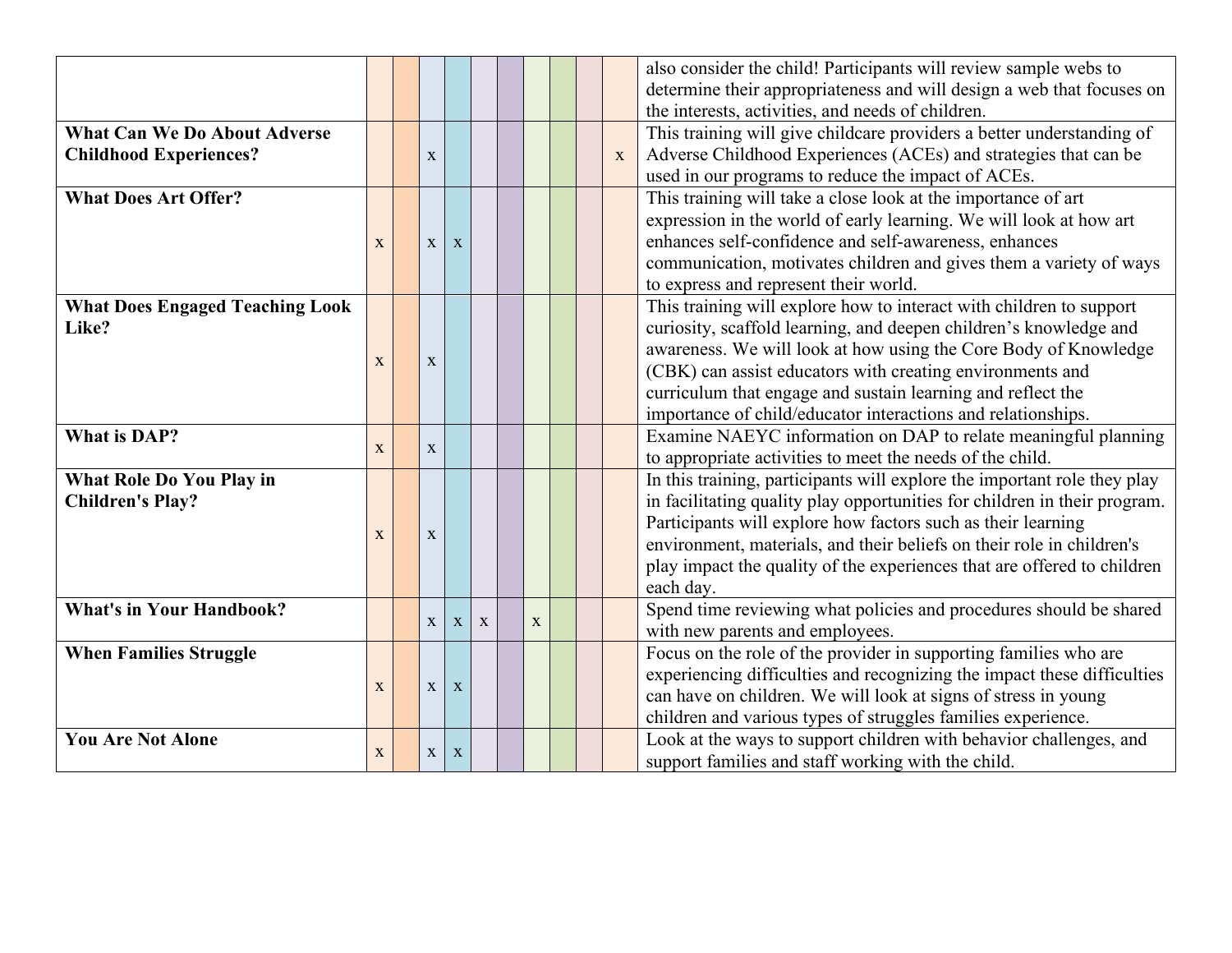| If you<br>more   | Tessa Bolia<br><b>Infant Toddler Specialist</b><br>315-446-1220 x 352                     | would like<br>informatio<br>regarding |
|------------------|-------------------------------------------------------------------------------------------|---------------------------------------|
| any<br>of the    | tessao@childcaresolutionscny.org                                                          | trainings                             |
| listed<br>please | <b>Kristy Sherman</b><br><b>Professional Development Specialist</b><br>315-446-1220 x 326 | here,<br>contact a<br>member o        |
| the<br>team:     | kristys@childcaresolutionscny.org                                                         | training                              |

would like information regarding

contact a member of

Casey Miner Infant Toddler Specialist 315-446-1220 x 312

caseym@childcaresolutionscny.org

Liza Hernandez Professional Development Specialist/Bilingual 315-446-1220 x 336 [lizah@childcaresolutionscny.org](mailto:lizah@childcaresolutionscny.org)







Kristi Cusa Director of Professional Development 315-446-1220 x 309 kristic@childcaresolutionscny.org